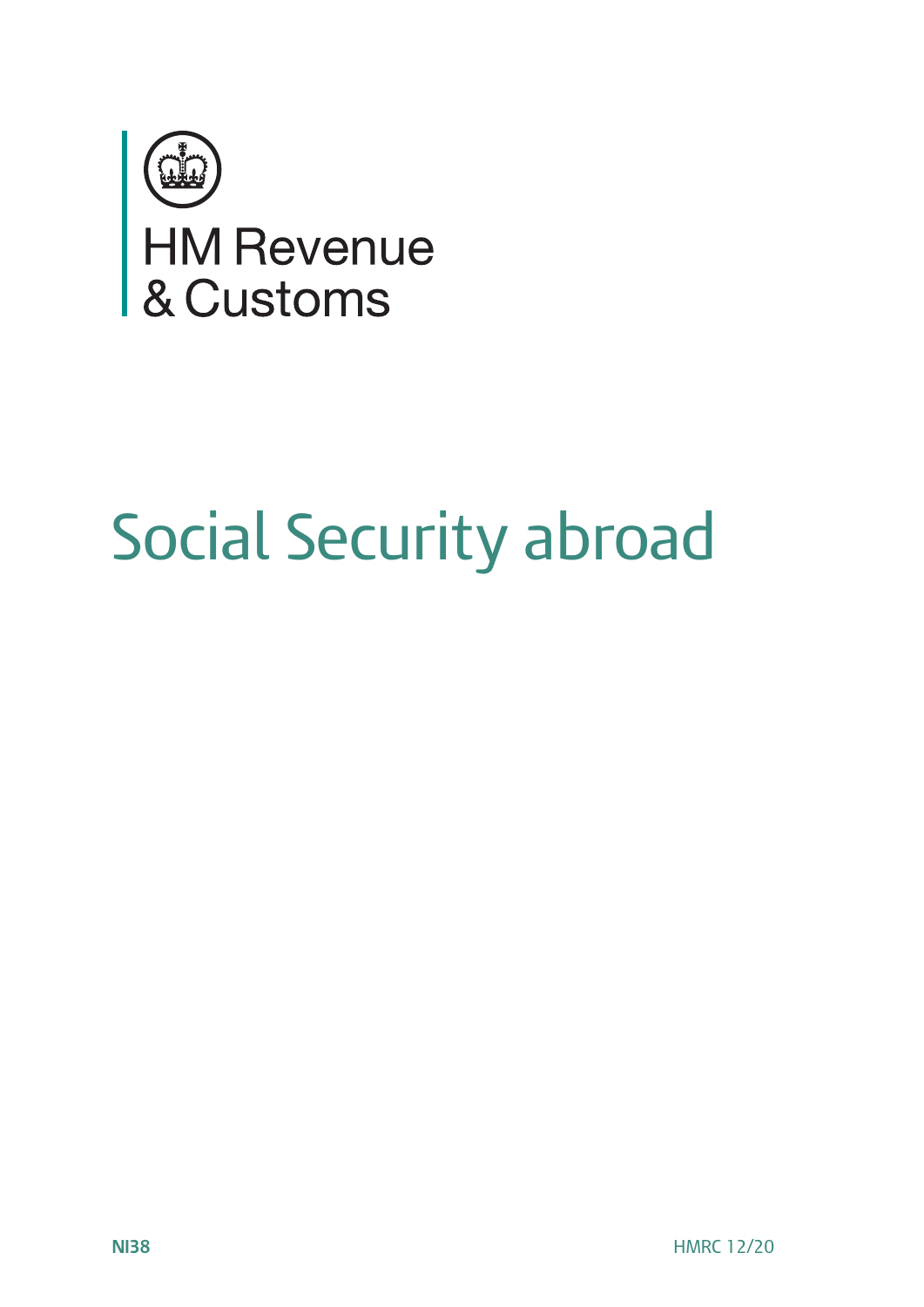### **Contents**

| Introduction                                                                                   | 1              |
|------------------------------------------------------------------------------------------------|----------------|
| Information about European<br><b>Economic Area (EEA) and reciprocal</b><br>agreement countries | 2              |
| <b>FFA</b>                                                                                     | 2              |
| The EEA countries                                                                              | $\overline{2}$ |
| Reciprocal agreement countries                                                                 | 3              |
| <b>National Insurance contributions</b><br>(NICs)                                              | 3              |
| Summary of NICs<br>classes and UK benefits                                                     | 3              |
| Class <sub>1</sub>                                                                             | 4              |
| Class 1A                                                                                       | 4              |
| Class 1B                                                                                       | 4              |
| Class <sub>2</sub>                                                                             | 4              |
| Class <sub>3</sub>                                                                             | 4              |
| Class <sub>4</sub>                                                                             | 4              |
| How much you pay                                                                               | 5              |
| If you're employed abroad                                                                      | 6              |
| When you must pay Class 1 NICs                                                                 | 6              |
| <b>Ordinarily resident</b>                                                                     | 6              |
| Paying voluntary NICs while                                                                    |                |
| you're abroad                                                                                  | 9              |
| Class 2 NICs                                                                                   | q              |
| Class 3 NICs                                                                                   | 10             |

This leaflet is available in larger print, Braille and audio. Please contact our helplines for more information.

| Deciding whether to pay<br>voluntary NICs                        | 11 |
|------------------------------------------------------------------|----|
|                                                                  |    |
| Time limits and penalties for<br>late payment                    | 11 |
| Special provisions                                               | 12 |
| How much do you pay?                                             | 13 |
| How to pay voluntary NICs abroad 13                              |    |
| <b>Direct Debit</b>                                              | 13 |
| The Direct Debit Guarantee                                       | 14 |
| Annual payment                                                   | 14 |
| Payments by an agent                                             | 14 |
| Payment of arrears                                               | 15 |
| <b>Volunteer Development Workers</b>                             | 15 |
| How to pay Volunteer Development<br>Worker's Class 2 NICs abroad | 15 |
| If you're paying Class 2 or<br>Class 3 NICs before going abroad  | 16 |
| Other ways of covering your                                      |    |
| National Insurance record                                        | 16 |
| Credits                                                          | 16 |
| Home Responsibilities Protection                                 | 17 |
| <b>Additional information</b>                                    | 18 |
| Social security benefits that                                    |    |
| depend on your NICs                                              | 19 |
| What NICs are needed?                                            | 19 |
| Contribution-based<br>Jobseeker's Allowance                      | 19 |
| Contributory Employment<br>and Support Allowance                 | 20 |
| <b>Maternity Allowance</b>                                       | 20 |
| <b>State Pension</b>                                             | 20 |
| How do I get an estimate of my<br><b>State Pension?</b>          | 21 |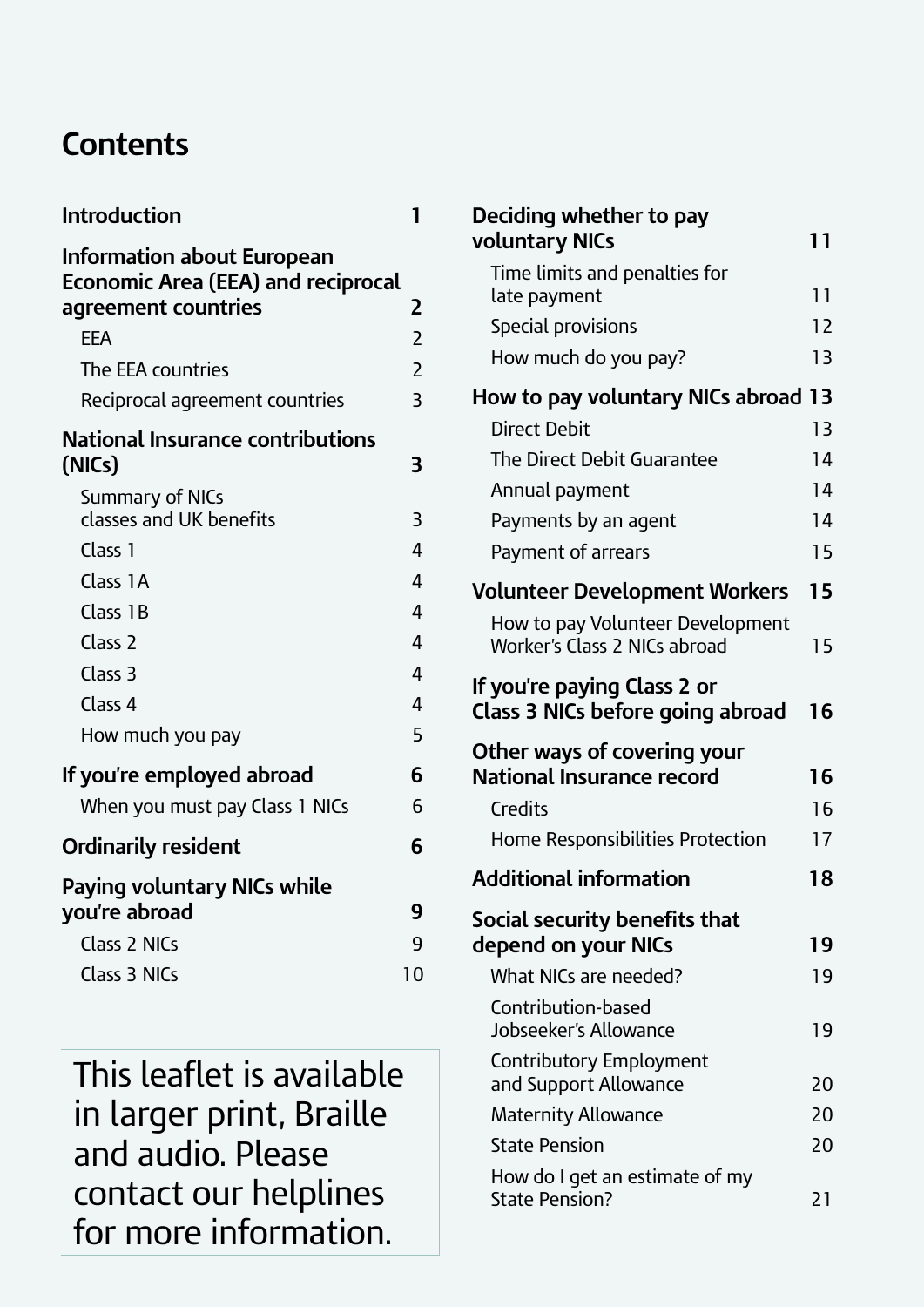# **Contents (continued)**

| <b>Benefits and pensions for</b><br>veterans, widows, widowers                   |    |
|----------------------------------------------------------------------------------|----|
| and surviving civil partners                                                     | 77 |
| Bereavement Support Payment                                                      | 22 |
| War pensions and Armed Forces<br><b>Compensation Scheme</b><br>Guaranteed income | 22 |
| Social security benefits that do<br>not depend on NICs                           | 23 |
| Winter Fuel Payment                                                              | 23 |
| Attendance Allowance                                                             | 23 |
| Disability Living Allowance                                                      | 23 |
| Child Benefit                                                                    | 23 |
| Guardian's Allowance                                                             | 24 |
| Personal Independence Payment                                                    | 24 |
| <b>Working Tax Credit</b>                                                        | 24 |
| Child Tax Credit                                                                 | 24 |
| Income-based<br>Jobseeker's Allowance                                            | 24 |
| Income-related Employment<br>and Support Allowance                               | 24 |
| Income Support                                                                   | 25 |
| Universal Credit                                                                 | 25 |
| Carer's Allowance                                                                | 25 |
| <b>Industrial Injuries</b><br>Disablement Benefits                               | 25 |
| Increase of benefit for<br>your dependants                                       | 26 |
| How to claim benefit when<br>you're abroad                                       | 26 |

| Payments based on                                         |    |
|-----------------------------------------------------------|----|
| employment and earnings                                   | 26 |
| Statutory Maternity Pay and<br>Maternity Allowance        | 26 |
| Statutory Sick Pay                                        | 27 |
| <b>Statutory Paternity Pay</b>                            | 27 |
| <b>Statutory Adoption Pay</b>                             | 28 |
| <b>Statutory Shared Parental Pay</b>                      | 28 |
| Statutory Parental Bereavement Pay'                       | 28 |
|                                                           |    |
| Cover for health care                                     | 29 |
| Health care when visiting<br>another country              | 29 |
| Access to the National<br><b>Health Service (NHS)</b>     | 29 |
| For more information and advice                           | 30 |
| Useful addresses                                          | 30 |
| <b>Helplines</b>                                          | 31 |
| Welsh language                                            | 31 |
| Your rights and obligations                               | 31 |
| How we use your information                               | 31 |
| Call charges                                              | 32 |
| Special notes and advice for<br>completion of application |    |
| form CF83                                                 | 32 |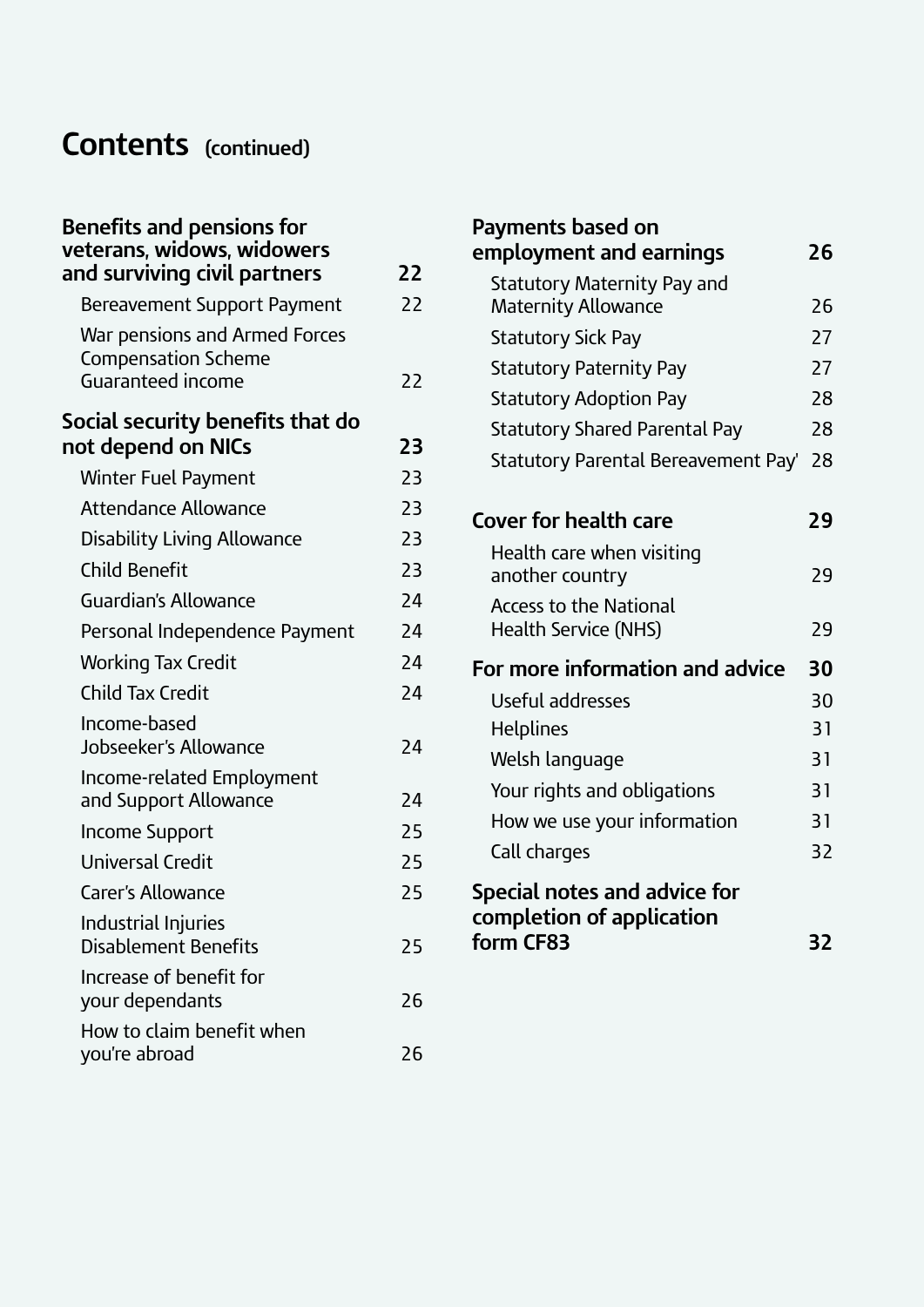If you're going abroad, this leaflet will help you decide if you should pay National Insurance contributions (NICs) to the UK National Insurance scheme. It also gives details about getting benefits abroad.

### Introduction

Some people employed abroad have to pay UK NICs. Others may choose to pay them to help qualify for benefits when they get back to this country or for either State Pension or Bereavement Support Payment (BSP) (or bereavement benefits before 6 April 2017) whether they come back to the UK or stay abroad.

 This leaflet is based on the law as it stands at date of publication. Any changes to the law may affect the information contained here.

This leaflet describes the classes of NICs, and how paying them affects your entitlement to social security benefits. It also advises where to get information about health care cover.

#### **This leaflet does not apply to everyone.**

If you're:

- going to a European Economic Area (EEA) country or Switzerland, go to <www.gov.uk/guidance/national-insurance>for-workers-from-the-uk-working-in-the-eea-or-switzerlandfrom-1-january-2021 to check if you'll continue to pay social security contributions in the UK
- going to a country which has a reciprocal agreement on social security with the UK, see pages 2 and 3 for how to get more information
- going to Northern Ireland, you do not need this leaflet because the social security system there is linked to the UK's and vice versa
- a mariner, a member of the crew of a civil aircraft, a member of the Armed Forces serving abroad, or a member of a service family living abroad, then different arrangements apply - for further information contact PT Operations, HM Revenue and Customs (HMRC) - their address can be found on page 30 **1**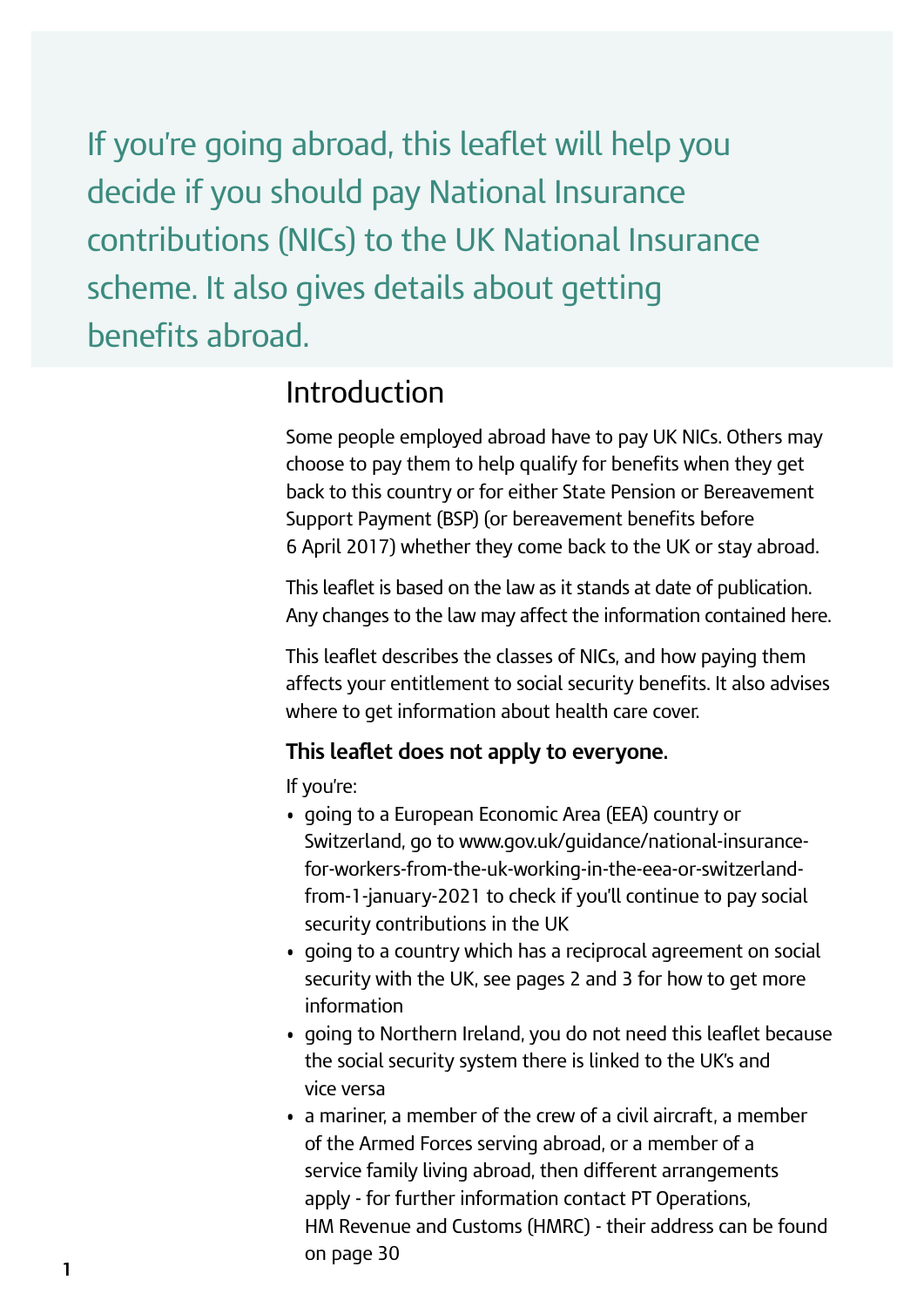### Information about European Economic Area (EEA) and reciprocal agreement countries

**EEA**

The UK left the EU on 31 January 2020. During the transitional period (up to and including 31 December 2020) the EU rules on social security co-ordination continued to apply. If you went to an EEA country or Switzerland, or are considering going to one of these countries, go to <www.gov.uk/guidance/social-security>contributions-for-workers-coming-to-the-uk-from-the-eea-orswitzerland-from-1-january-2021 for more information.

#### **The EEA countries**

| Austria        | Hungary          | Portugal     |
|----------------|------------------|--------------|
| Belgium        | Iceland          | Romania      |
| Bulgaria       | Ireland**        | Slovakia     |
| Croatia        | Italy            | Slovenia     |
| Cyprus         | Latvia           | Spain        |
| Czech Republic | I jechtenstein   | Sweden       |
| Denmark        | <b>Lithuania</b> | Switzerland* |
| <b>Estonia</b> | Luxembourg       |              |
| Finland        | Malta            |              |
| France         | The Netherlands  |              |
| Germany        | Norway           |              |
| Greece         | Poland           |              |

\*Switzerland is not a member of the EEA but has applied the EC regulations on social security since 1 June 2002.

\*\* Ireland is an EEA country, but if you go to Ireland and you are not covered by the Withdrawal Agreement, refer to the section on Reciprocal agreement countries.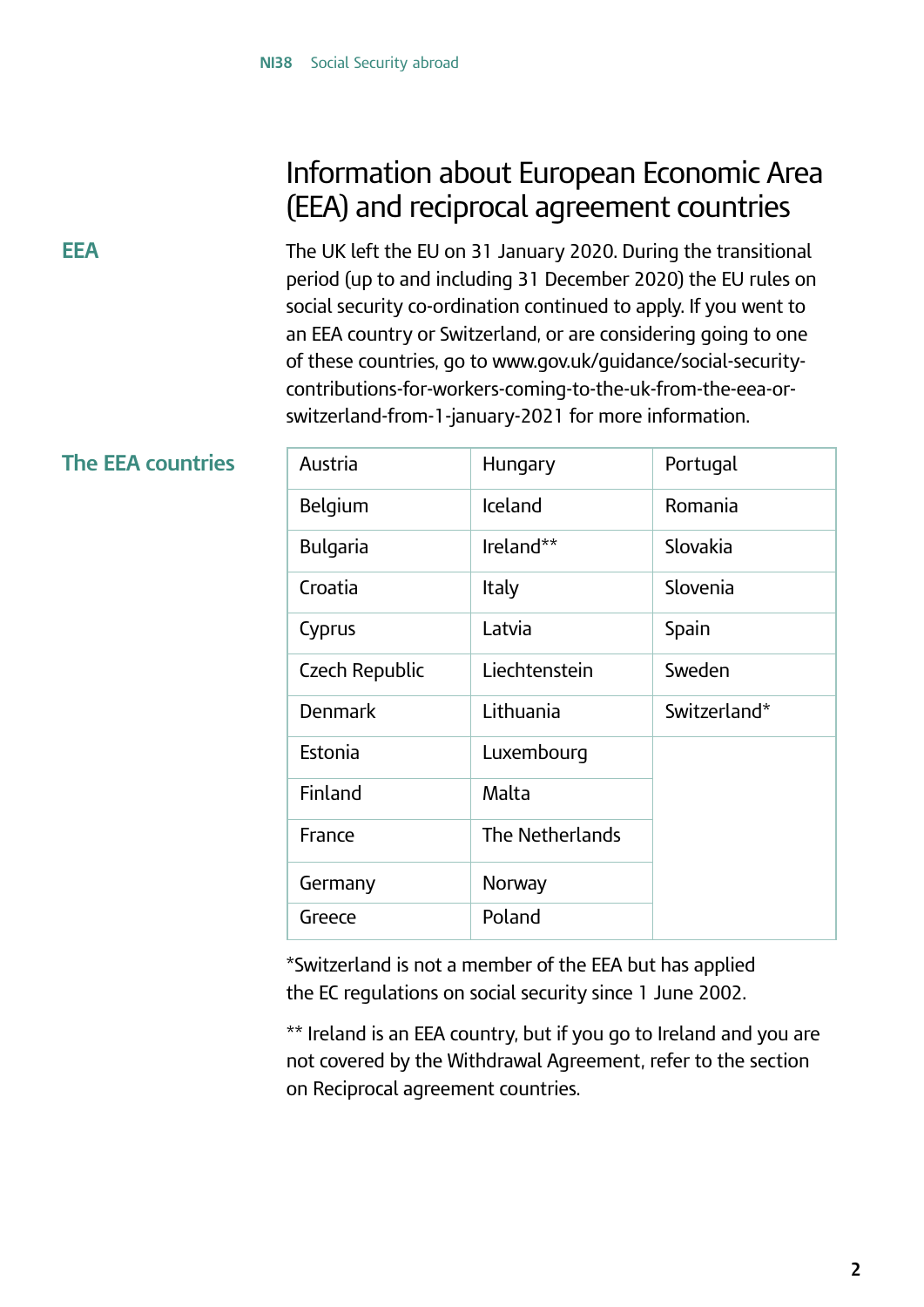#### **Reciprocal agreement countries**

The UK has two-way agreements about social security with some countries. If you're going abroad to any of the countries listed, you can find more information at:

- <www.gov.uk/claim-benefits-abroad>
- <www.gov.uk/national-insurance-if-you-go-abroad>

**Barbados** Bermuda Canada Chile\* Ireland\*\* Isle of Man Israel Jamaica Japan\* Jersey and Guernsey Republic of Korea\* Mauritius New Zealand **Philippines Turkey** USA Republics of former Yugoslavia – this means the Republics of Bosnia-Herzegovina, Macedonia, Serbia, Montenegro and Kosovo

\*The Double Contributions Conventions for Chile, Japan and the Republic of Korea only cover social security contribution liability and do not include benefits.

\*\* The RA with Ireland is considered if you are not covered by EU regulations

### National Insurance contributions (NICs)

**Summary of NICs classes and UK Benefits**

There are 6 classes of NICs. NICs help to pay for some social security benefits, including State Pension. The class you pay in the UK depends on whether you're employed, self-employed or can pay voluntary NICs.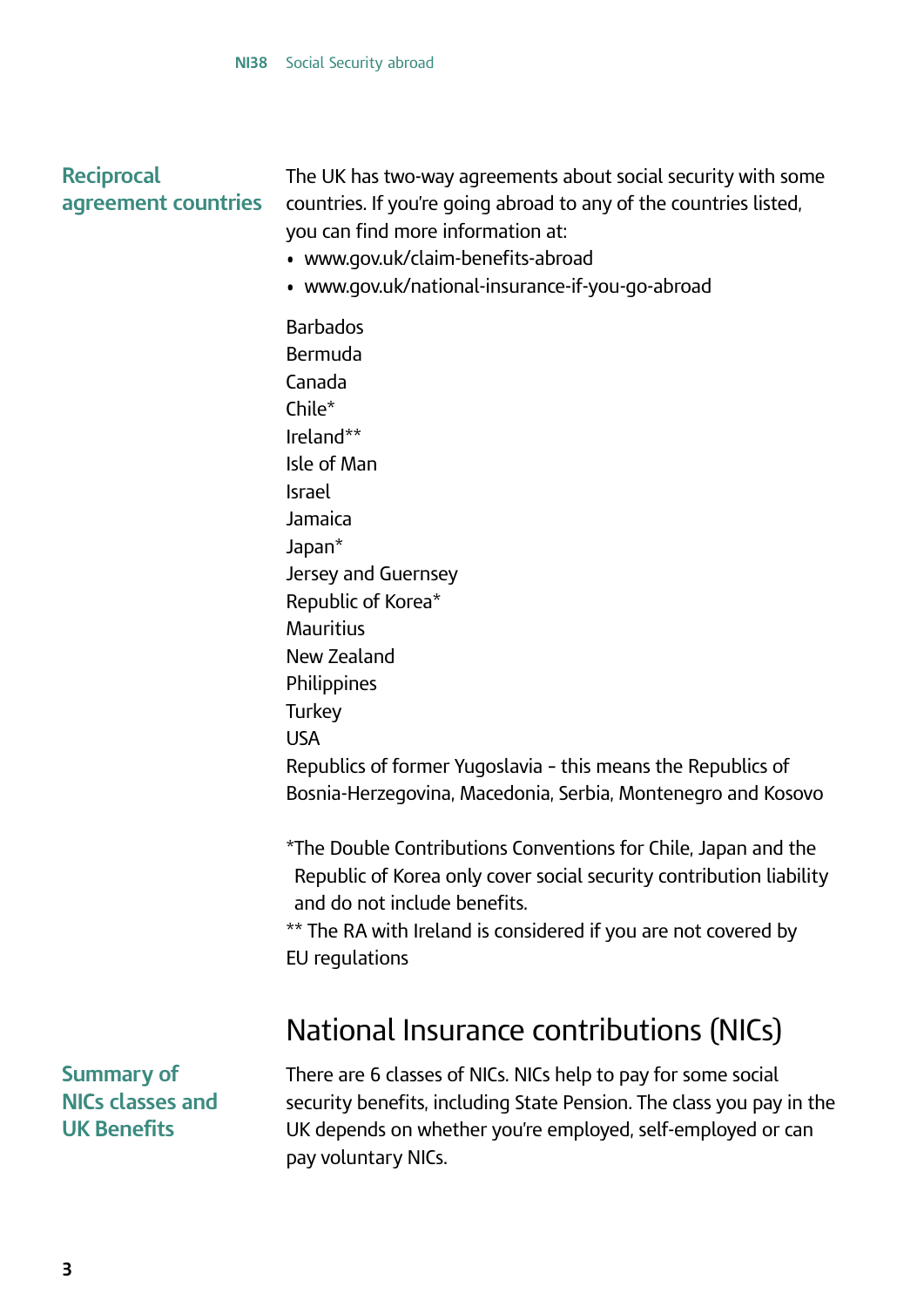| Class 1            | You must pay Class1 NICs if you work for an employer and your<br>earnings are at, or above, the Primary Threshold (sometimes referred<br>to as the Earnings Threshold). The amount you pay depends on what<br>you earn (up to the maximum NICs an employee can pay). Your NICs<br>are deducted from your wages. Your employer also has to pay NICs for<br>all employees who earn at, or above, the Primary Threshold. |
|--------------------|-----------------------------------------------------------------------------------------------------------------------------------------------------------------------------------------------------------------------------------------------------------------------------------------------------------------------------------------------------------------------------------------------------------------------|
| <b>Class 1A</b>    | Class 1A NICs are paid only by employers who provide employees with<br>certain benefits in kind for private use, for example, cars and fuel.                                                                                                                                                                                                                                                                          |
| <b>Class 1B</b>    | Class 1B NICs are paid only by employers who enter into a<br>Pay as You Earn (PAYE) Settlement Agreement with HMRC for tax.                                                                                                                                                                                                                                                                                           |
| Class <sub>2</sub> | Subject to certain exceptions, Class 2 NICs have to be paid in respect<br>of each week in which you're self-employed and have 'relevant profits'<br>at or above the small profits threshold. You pay the same amount<br>however much you earn. In the UK, most Class 2 NICs from<br>self-employment are collected through self-assessment together with<br>tax and Class 4 NICs.                                      |
| Class <sub>3</sub> | Class 3 NICs are voluntary contributions and can be paid if you want<br>to protect your right to State Pension and you're not liable to pay<br>Class 1 or Class 2 NICs. You pay them monthly, quarterly or as a<br>one-off payment. Although the payment of Class 3 NICs is voluntary,<br>they cannot be automatically refunded to you at a later date.                                                               |
| Class <sub>4</sub> | Class 4 NICs are for self-employed people whose net profits are over a<br>certain amount. These are normally paid by self-employed people in<br>addition to Class 2 NICs. They are collected through self-assessment,<br>together with Class 2 NICs and Income Tax. They do not count<br>towards benefits.                                                                                                            |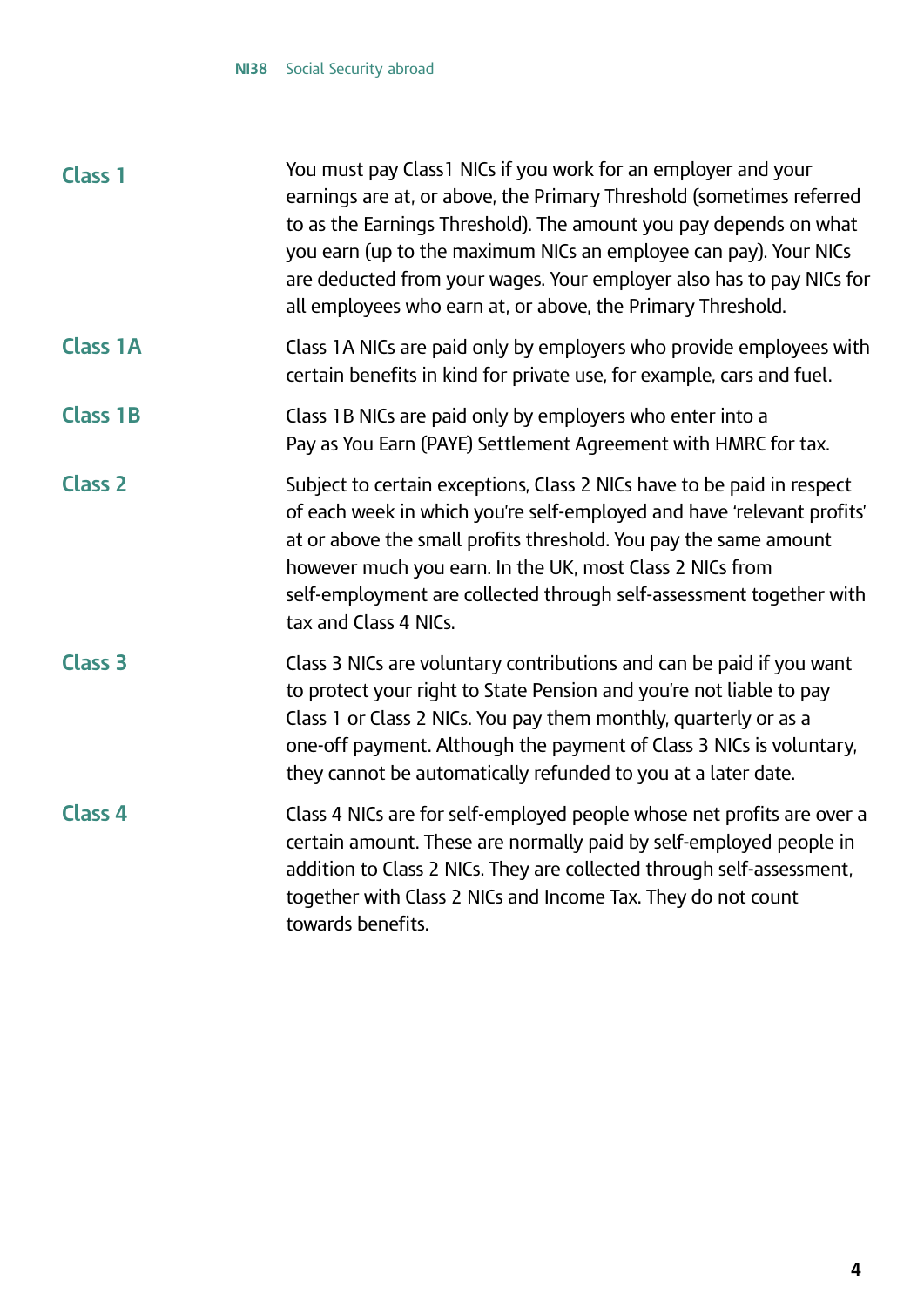#### **How much you pay** The amounts charged normally change at the beginning of each tax year (6 April). For more information, go to <www.gov.uk/national-insurance-rates-letters>

The class of NICs you pay affects the benefits you can get. The following table shows which NICs count for which benefit.

| <b>Benefit</b>                                                                    | Class 1 | Class <sub>2</sub> | Class 3 |
|-----------------------------------------------------------------------------------|---------|--------------------|---------|
| Contribution-based<br>Jobseeker's Allowance                                       | Yes     | No                 | No      |
| Contributory<br>Employment and<br>Support Allowance                               | Yes     | Yes                | No      |
| Bereavement benefits<br>(before 6 April 2017)                                     | Yes     | Yes                | Yes     |
| Bereavement Support<br>Payment (from 6 April 2017)                                | Yes     | Yes                | Nο      |
| <b>Basic State Pension</b>                                                        | Yes     | Yes                | Yes     |
| <b>Additional State Pension</b>                                                   | Yes     | Nο                 | Nο      |
| New State Pension (if you<br>reach State Pension age<br>on or after 6 April 2016) | Yes     | Yes                | Yes     |

For more information, go to<www.gov.uk/national>insurance/what-national-insurance-is-for

Other benefits are non-contributory. This means that you do not have to pay NICs to get them, but you must meet the conditions that apply. For details of non-contributory benefits, see pages 23 to 29.

Some payments are based on your employment and earnings. These are Statutory Maternity Pay (SMP) and Maternity Allowance (MA), Statutory Sick Pay (SSP), Statutory Paternity Pay (SPP), Statutory Shared Parental Pay (ShPP), Statutory Adoption Pay (SAP) and Statutory Parental Bereavement Pay (SPBP). You have to meet the conditions that apply, see pages 26 to 29. If you and your employer are liable to pay NICs on your earnings whilst you're working abroad you may be able to get SMP, SSP, SPP, ShPP with SAP from your employer. **<sup>5</sup>**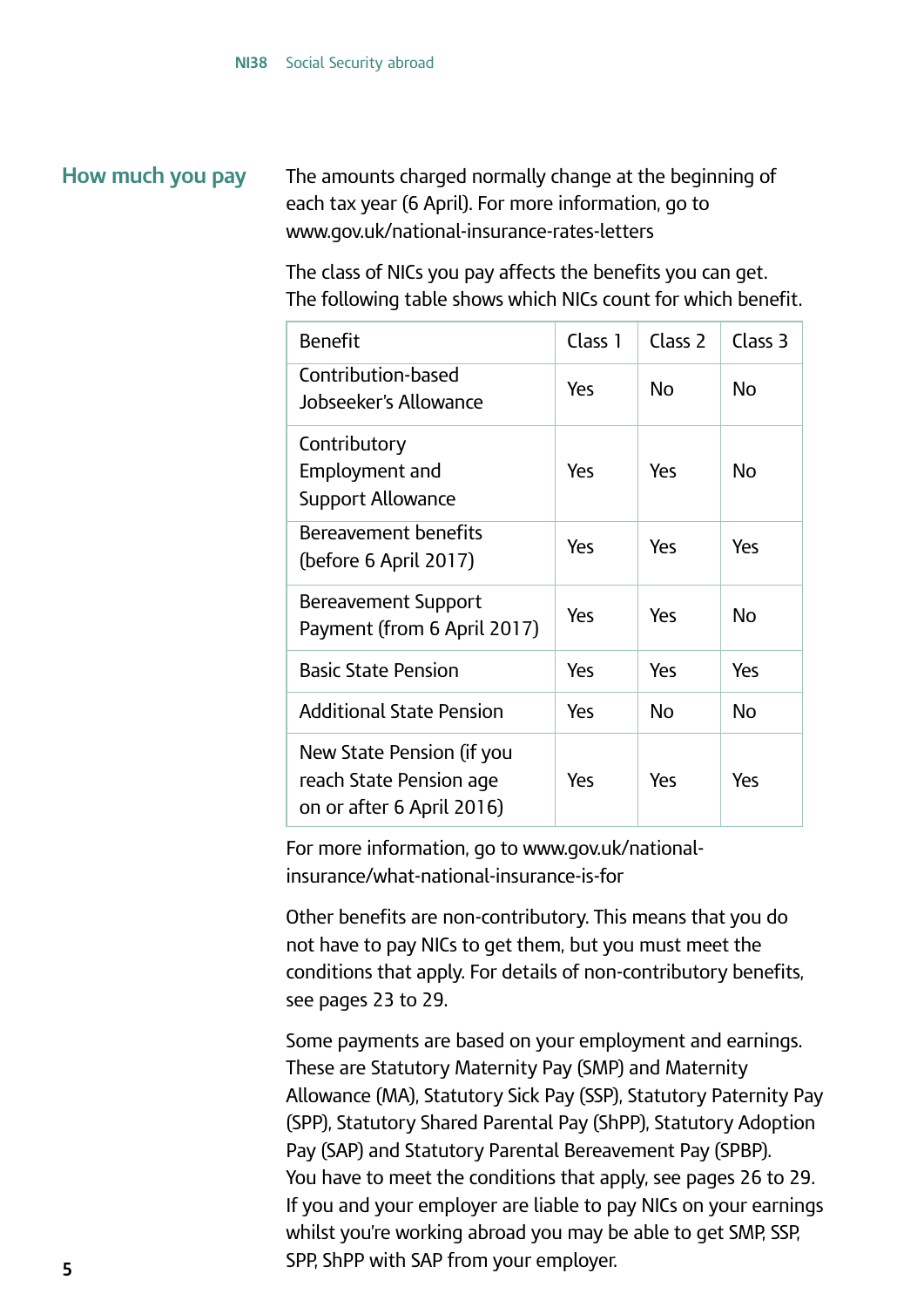Benefits for widows, widowers, and from December 2005 surviving civil partners, are dependent on the Class 1, 2 or 3 NICs paid by your late spouse or late civil partner.

Before April 2016 a married woman's basic State Pension can also be based partly or wholly on their husband's National Insurance record if this increases the value of their entitlement. From 6 April 2010 a married man's or civil partner's basic State Pension can be based partly or wholly on the National Insurance record of their wife or civil partner if:

- they have both reached State Pension age
- their wife or civil partner was born on or after 6 April 1950 and is entitled to basic State Pension

If you're divorced or have had your civil partnership dissolved and have not married again or formed a new civil partnership, you may be able to claim benefits based on your former spouse's or former civil partner's NICs. For further information and if you reach State Pension age on or after April 2016, see page 18.

## If you're employed abroad

#### **When you must pay Class 1 NICs**

When you're employed abroad, if you are not subject to any International Agreements, for example an RA, Withdrawal Agreement, Class 1 NICs must be paid for the first 52 weeks you're there, if you meet the following conditions:

- your employer has a place of business in the UK
- you're 'ordinarily resident' in the UK (see below)
- you were resident in the UK immediately before starting the employment abroad

### Ordinarily resident

You're ordinarily resident in a particular country if you:

- normally live there, apart from temporary or occasional absences
- have a settled and regular mode of life there

When you tell us your 'ordinarily resident' status you must base this on your circumstances at the time you left the UK. This is important as it will help you to work out your correct National Insurance insurability position for your period abroad.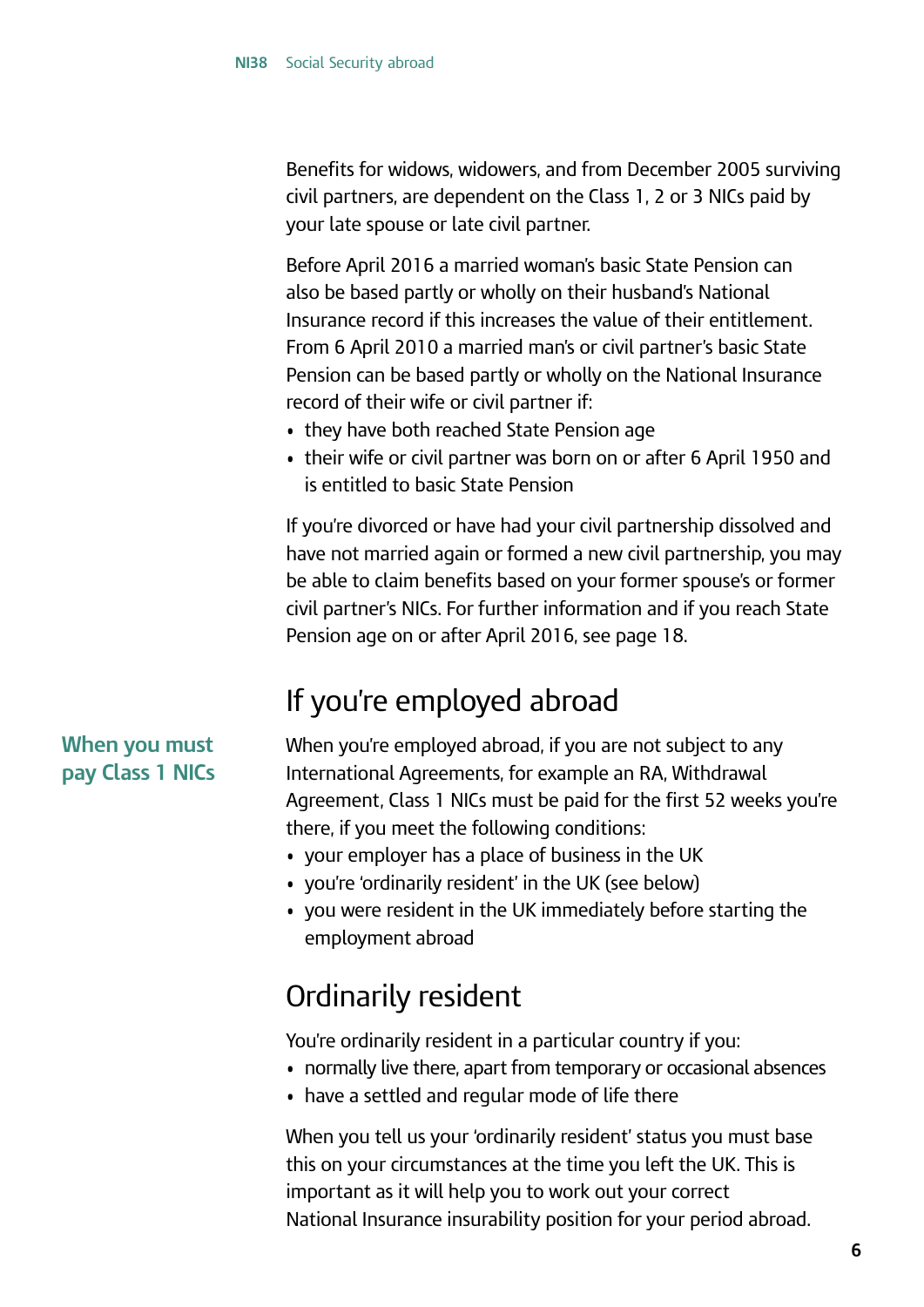Being ordinarily resident in the UK for National Insurance purposes is different to being resident in the UK for Income Tax purposes. It does not follow that if you're:

- non-resident in the UK for Income Tax purposes, that you'll also be not ordinarily resident in the UK for National Insurance purposes
- ordinarily resident in the UK for National Insurance purposes, that you'll also be resident in the UK for Income Tax purposes

You may be ordinarily resident in:

- a place from which you're temporarily absent
- 2 places at once, in some circumstances

When you go abroad, there are a number of factors which are considered in deciding whether or not you're ordinarily resident in the UK, see the table on page 8.

HMRC, International Caseworker will consider the circumstances of individual cases. If you've any doubts about whether you're ordinarily resident or not, contact them at the address shown on page 28, giving as much information as possible based on the guidelines on pages 6 to 8.

Class 1 NICs are payable by you and your employer just as if you were employed in the UK. The rates are the same and your employer will deduct your contribution from your salary and pay it to HMRC on your behalf.

If your employer is an overseas government or an international organisation such as the United Nations High Commissioner for Refugees, they might not pay the employer's share of the Class 1 NICs because of their legal position in this country. If this is the case, you become liable to pay your own Class 1 NICs.

If you do not pay these Class 1 NICs for the first 52 weeks of your employment abroad, you cannot pay Class 2 or Class 3 NICs instead. This means there will be a gap in your National Insurance record, which could affect your entitlement to any of the benefits listed in the table on page 5.

 Payment of Class 1 NICs during your first 52 weeks abroad can help you to satisfy the conditions for contribution-based Jobseeker's Allowance, Contributory Employment and Support Allowance, or Maternity Allowance on your return to the UK and protect your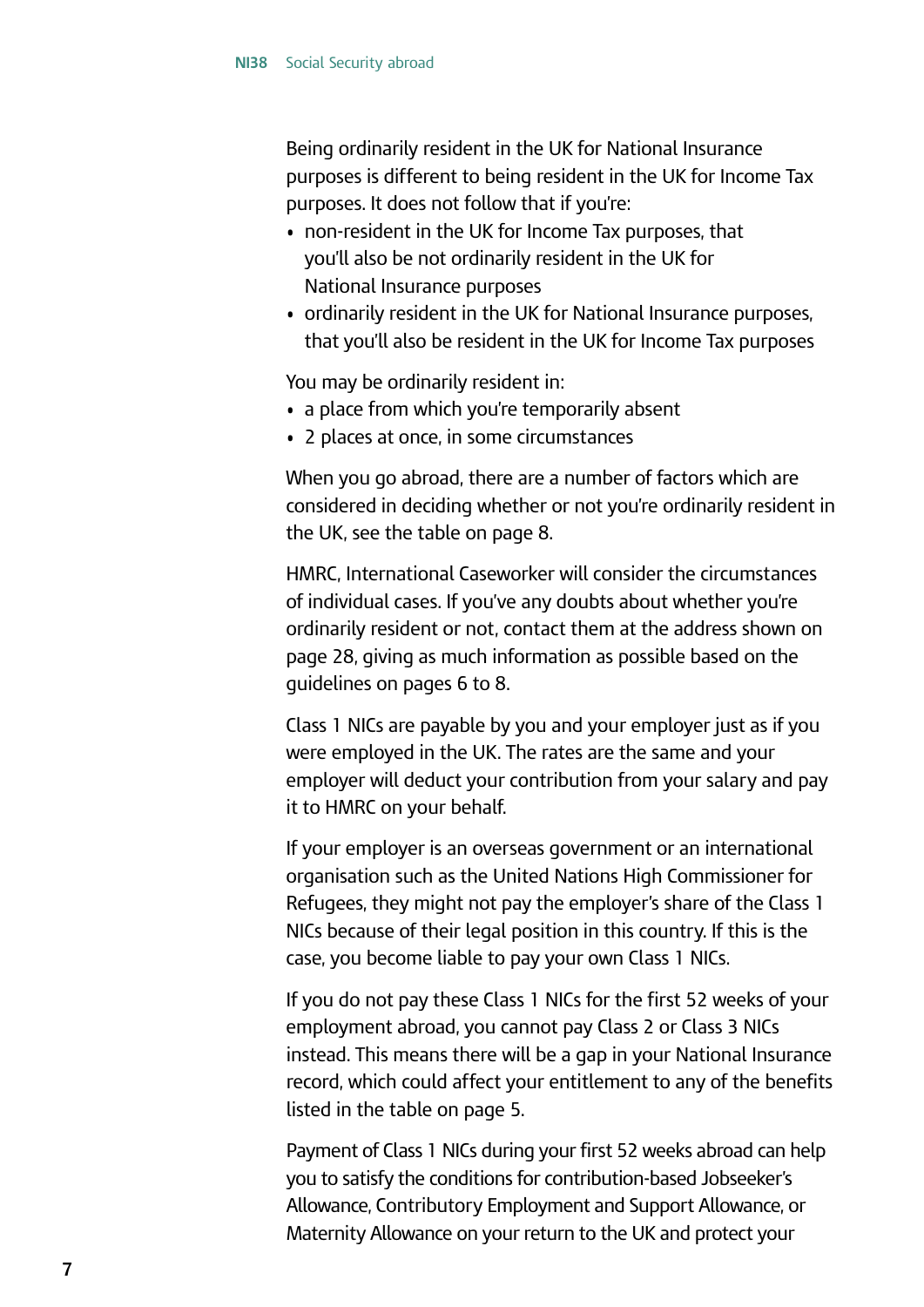entitlement to State Pension and Bereavement Support Payment (or bereavement benefits before 6 April 2017).

 If you're in any doubt about the status of your employer or require information on how to pay your share of Class 1 NICs, write to PT Operations, HMRC at the address shown on page 30.

 After the first 52 weeks you may wish to pay either Class 2 or Class 3 NICs on a voluntary basis to protect your entitlement to the benefits in the table on page 5. Although these benefits are payable anywhere abroad, they're not normally increased when pension rates go up in the UK.

| <b>Factor</b>                                                                                                   | Indication that you are                                                                                                                               |
|-----------------------------------------------------------------------------------------------------------------|-------------------------------------------------------------------------------------------------------------------------------------------------------|
| You return to the UK from time to time<br>during the period of employment abroad.                               | Ordinarily resident in the UK. The more frequent<br>and longer the returns, the stronger the indication<br>that you're ordinarily resident in the UK. |
| Visits to your family who have remained at<br>your home in the UK, or holidays spent at<br>your home in the UK. | Ordinarily resident in the UK.                                                                                                                        |
| Visits in connection with the overseas work.<br>for example for briefing or training or to<br>make a report.    | Not such a strong indication that you're ordinarily<br>resident in the UK.                                                                            |
| Partner and/or children are with you during<br>your overseas employment.                                        | Not ordinarily resident in the UK, especially if you<br>do not retain a home in the UK or only make<br>occasional visits to the UK.                   |
| You maintain a home in the UK during<br>your absence.                                                           | Ordinarily resident in the UK.                                                                                                                        |
| Your home in the UK is available for your<br>use on your return.                                                | Ordinarily resident in the UK, but if your house has<br>been rented on a long let it's not a strong indication<br>of being ordinarily resident.       |
| You've lived in the UK for a<br>substantial period.                                                             | The longer the period, the stronger the indication<br>that you're ordinarily resident in the UK despite the<br>period of employment abroad.           |
| You'll return to the UK at the end of your<br>employment abroad.                                                | The earlier the return, the stronger the indication<br>that you're ordinarily resident in the UK.                                                     |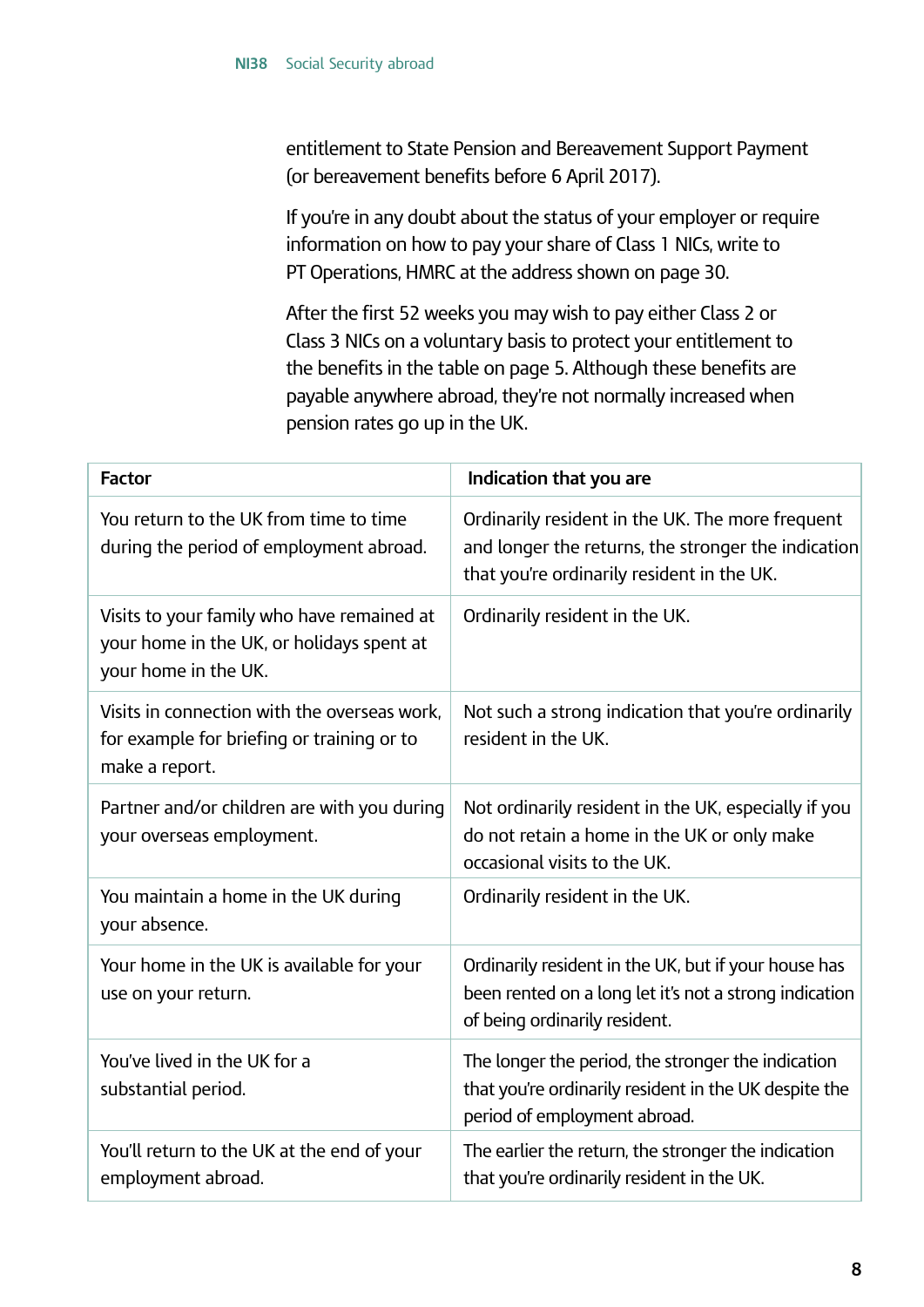### Paying voluntary NICs while you're abroad

#### **Class 2 NICs**

You may be able to pay Class 2 NICs to help you qualify for Contributory Employment and Support Allowance when you get back to the UK, as well as State Pension, Maternity Allowance and Bereavement Support Payment (bereavement benefits before 6 April 2017).

You can pay Class 2 NICs if you're employed or self-employed abroad and if you satisfy the following conditions.

- 1. You've lived in the UK for a continuous 3-year period at any time before the period for which NICs are to be paid\*, or
- 2. Before going abroad you paid a set amount in NICs for 3 years or more (this will be checked when you ask to pay Class 2 NICs\*), and
- 3. In addition to conditions 1 and 2, you must also, immediately before going abroad, have been ordinarily an employed or self-employed earner in the UK.

\*If you lived and worked in an EU, EEA country, Switzerland or Turkey, time spent there may help you to meet this condition.

You cannot pay Class 2 NICs for any period during which you're liable to pay Class 1 NICs.

If you want to apply to pay voluntary Class 2 NICs while you're abroad, fill in and return the application form CF83 at the back of this leaflet and on a separate sheet of paper include details of:

- your employment(s)
- self-employment(s)
- periods of registered unemployment during the past 3 years and tell us the date you
	- gave up work
	- will give up work before going abroad

Tell us when you intend to start, or have started work abroad and, if possible, supply documentary evidence to support your employment position abroad.

If you're liable for Class 1 NICs do not apply to pay Class 2 NICs until your liability for Class 1 NICs has ended.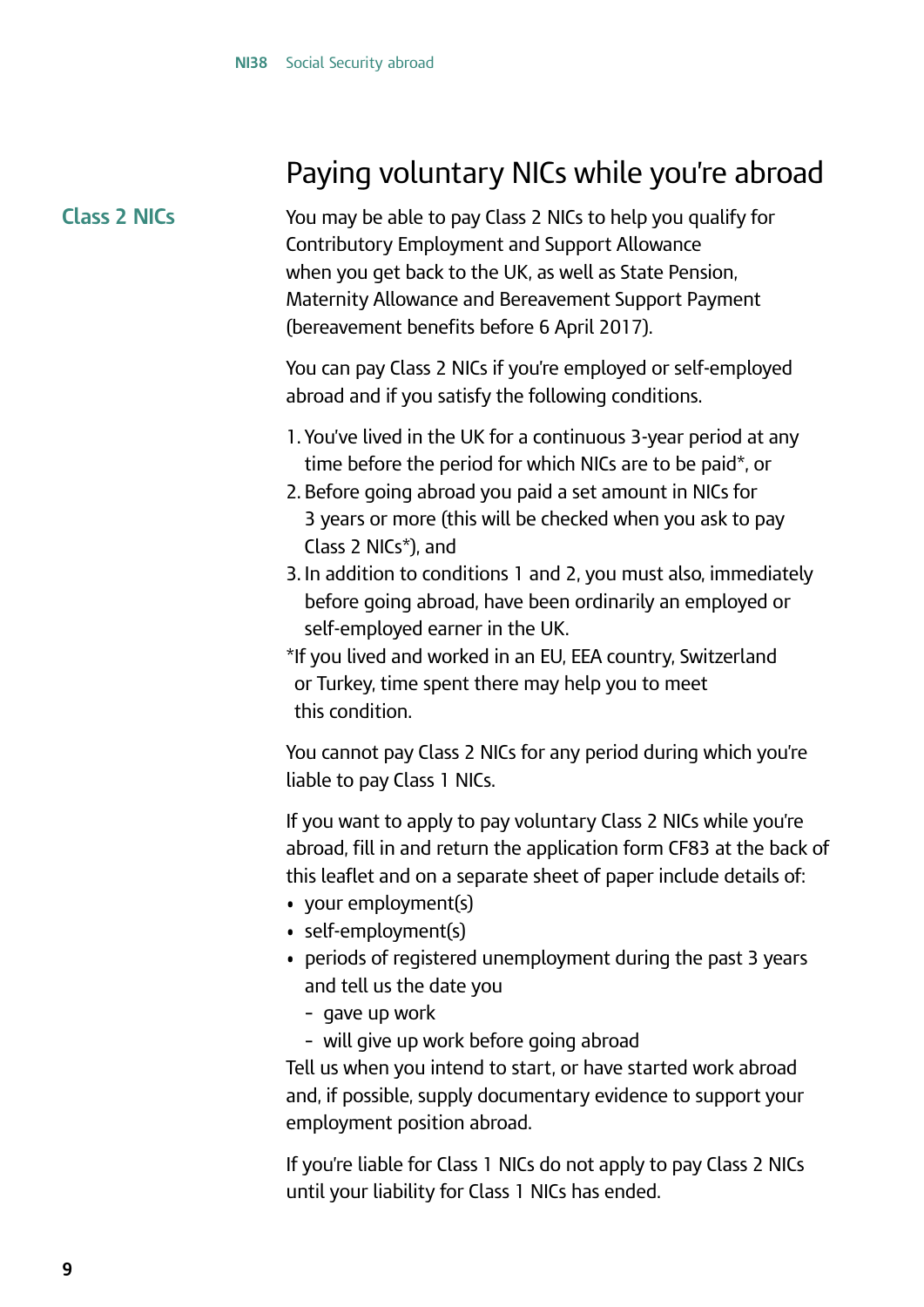Voluntary payment of Class 2 NICs does not give cover for health care abroad in any circumstances.

#### **Class 3 NICs**

You can pay voluntary Class 3 NICs to protect your right to State Pension and, if you're married or in a civil partnership, your spouse's or surviving civil partner's right to bereavement benefits. But Class 3 NICs do not count towards Bereavement Support Payment (BSP) entitlement. Although these benefits are payable anywhere abroad, they're not normally increased when pension rates go up in the UK. In addition, these NICs do not count towards Contributory Employment and Support Allowance or Maternity Allowance.

You can pay Class 3 NICs whether you're working abroad or not, but not for the period you're liable to pay Class 1 NICs.

You can pay Class 3 NICs abroad if:

- you've paid Class 1 NICs for the first 52 weeks of your employment abroad
- you satisfy either of the following conditions
	- you've lived in the UK for a continuous 3-year period at any time before the period for which NICs are to be paid\*
	- before you went abroad, you paid a set amount in NICs for 3 years or more - this will be checked when you ask to pay Class 3 NICs\*

\*If you've lived and worked in an EU, EEA country, Switzerland or in Turkey, your time spent there may help you to meet this condition.

If you want to apply to pay Class 3 NICs while you're abroad, fill in and return the application form CF83 at the back of this leaflet.

If you're liable for Class 1 NICs do not apply to pay voluntary Class 3 NICs until your liability for Class 1 NICs has ended.

Voluntary payment of Class 3 NICs does not give cover for health care abroad in any circumstances.

 Voluntary NICs correctly paid at one rate cannot be later converted to another rate simply because the other rate is cheaper.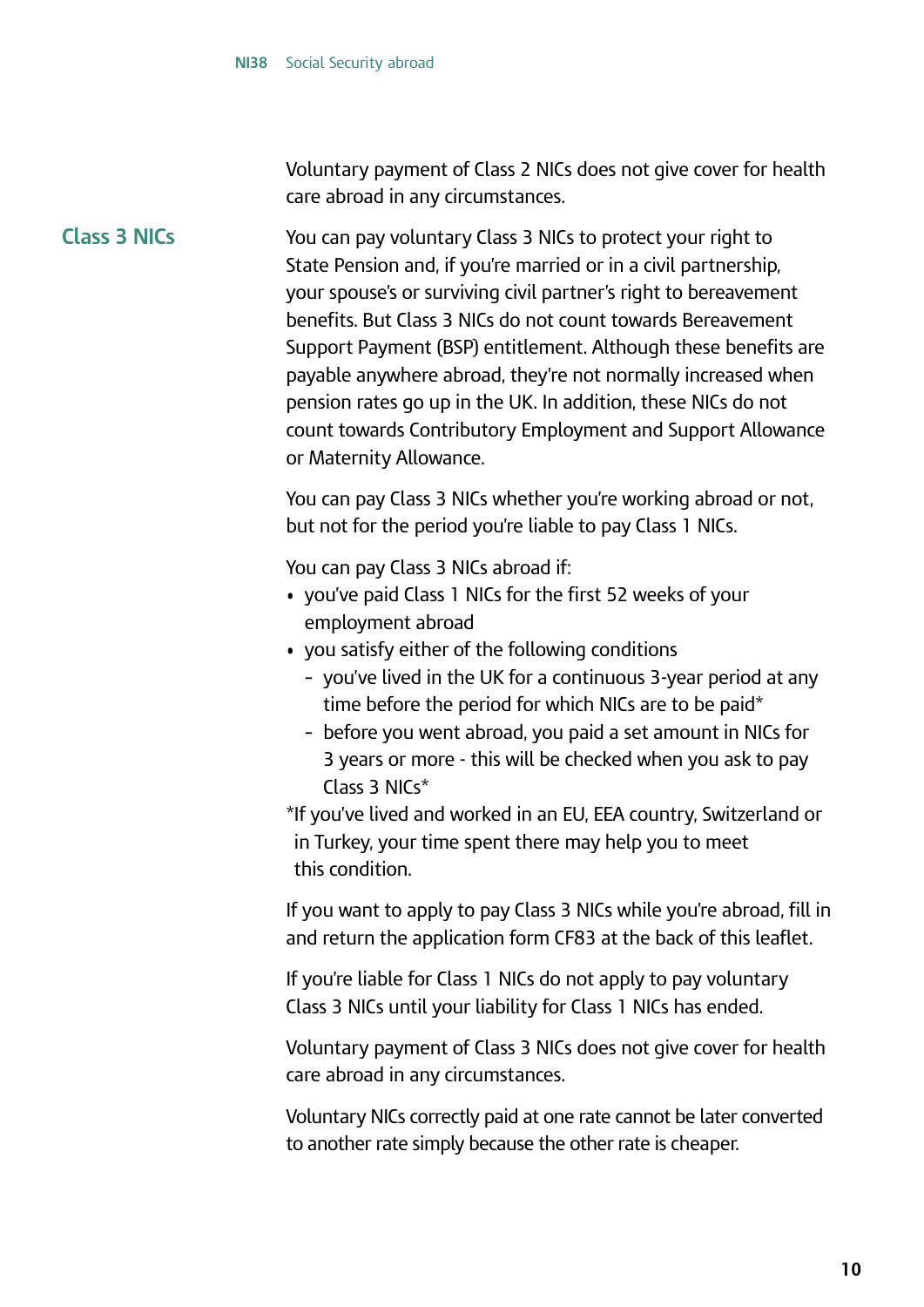### Deciding whether to pay voluntary NICs

You can generally choose to pay Class 2 or Class 3 NICs while abroad if you wish to protect your entitlement to some social security benefits.

There are some points to bear in mind when deciding what NICs you wish to pay.

For entitlement to benefits you must pay 52 voluntary NICs for every tax year for which you choose to pay. Paying less will not give you a qualifying year. If you've paid Class 1 NICs, or received credits for any part of a tax year, the number of Class 2 or Class 3 NICs you may need to pay can only be calculated after the end of that tax year, and after the Class 1 NICs or credits have been recorded on your National Insurance account.

It could be in your own interest to ask for a statement of your NICs for the year you left the UK. (See page 21 for information about pension statements and page 11 for the time limits and penalties for late payment.)

If you're entitled to pay both Class 2 and Class 3 NICs, you can change from one to the other as you choose by filling in form CF83. But you cannot change from Class 3 to Class 2 NICs if you're not working or self-employed.

Class 2 NICs can help you satisfy the conditions to qualify for Contributory Employment and Support Allowance when you return to the UK. They'll also help protect your entitlement to State Pension, Bereavement Support Payment or bereavement benefits (before 6 April 2017) which may be paid anywhere abroad.

 advice on how your State Pension is calculated, go to The State Pension changed from April 2016. For information and <www.gov.uk/new-state-pension>

It's important to note that Class 2 NICs should be paid by the due date of 31 January. Class 3 NICs should be paid by the due date which is within 42 days of the end of the tax year they cover. Late payments may affect your right to benefits. There are also time limits for payment and financial penalties for late payment.

**Time limits and penalties for late payment**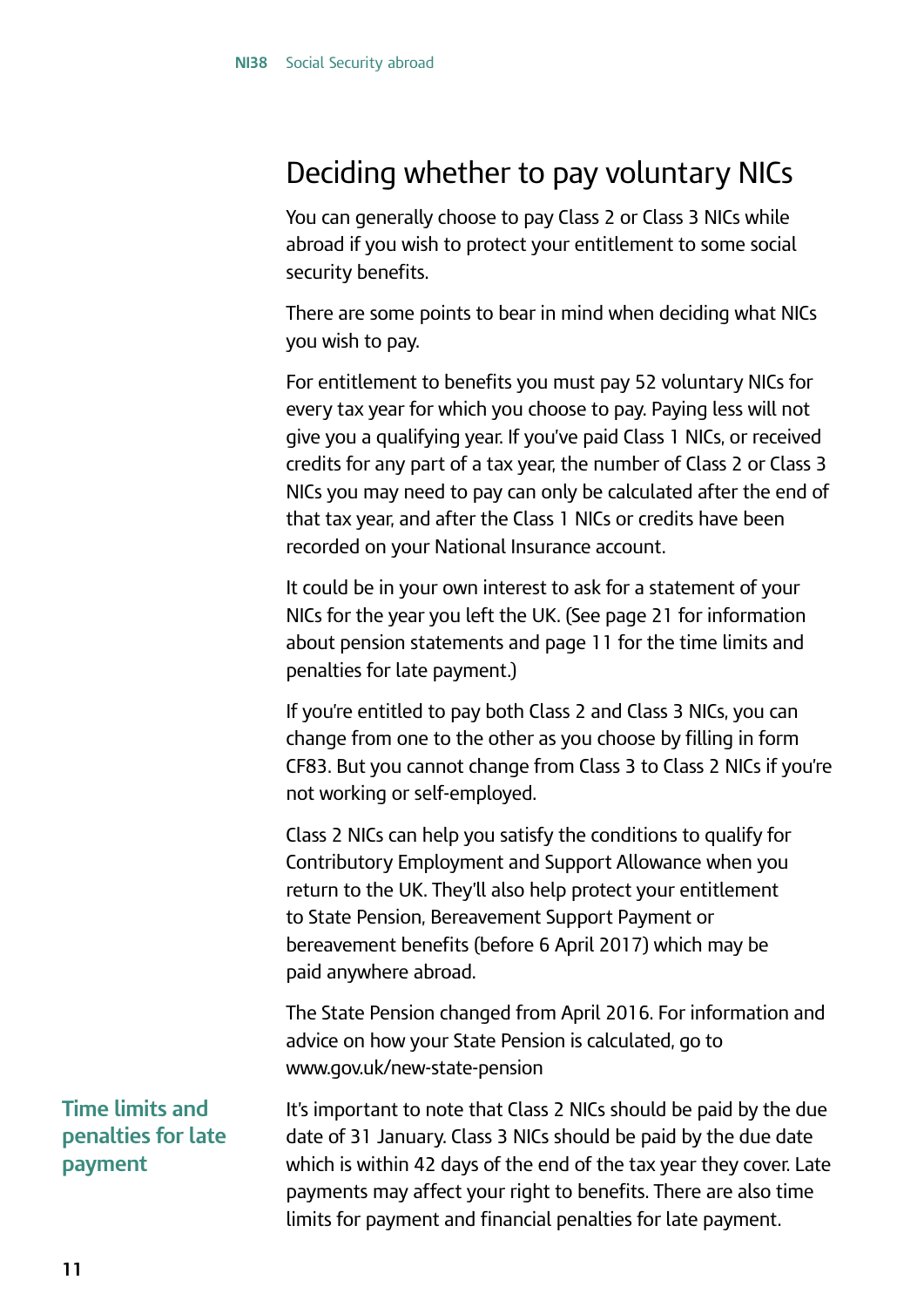| If Class 2 NICs are not paid before the end of the tax year     |  |
|-----------------------------------------------------------------|--|
| following the year they're for, you may have to pay at a higher |  |
| rate. For example Class 2 NICs for the 2018-2019 tax year must  |  |
| be paid by 5 April 2020, otherwise the amount you have to pay   |  |
| may increase. The later you pay the NICs, the more you might    |  |
| have to pay. If you reach State Pension age after 5 April 2016, |  |
| time-limits for payment of voluntary Class 2 NICs have been     |  |
| extended. For more information, go to www.gov.uk                |  |
|                                                                 |  |

 For example Class 3 NICs for the 2017-2018 tax year must be paid If Class 3 NICs are paid more than 2 years after the end of the tax year for which they're for, you may have to pay at a higher rate. by 5 April 2020, otherwise the amount you have to pay may increase. The later you pay the NICs, the more you might have to pay.

 We cannot normally accept the payment of Class 2 or Class 3 NICs after the end of the sixth tax year after the tax year in which they were due.

#### **Special provisions**

Special provisions apply to make sure that the new State Pension does not disadvantage those who reach State Pension age on or after 6 April 2016. The government extended the time limits for paying voluntary NICs for the 2006-07 to 2015-16 tax years. Contributors have until 5 April 2023 to pay them.

In addition, the higher rate provisions that apply to late payment of voluntary NICs were dis-applied. The 2012-13 rate was payable until 5 April 2019 for voluntary Class 2 NICs for the tax years 2006-07 to 2010-11 and for Class 3 NICs for the tax years 2006-07 to 2009-10.

From 6 April 2019, the higher rate provisions are applied to tax years 2006-07 to 2015-16.

Special provisions apply if you reach UK State Pension age between 6 April 2008 and 5 April 2015 and do not receive a full UK basic State Pension. If these circumstances apply to you, and if you meet certain other conditions, you may be able to improve your basic State Pension by paying up to 6 extra years of Class 3 NICs for years going back to 1975.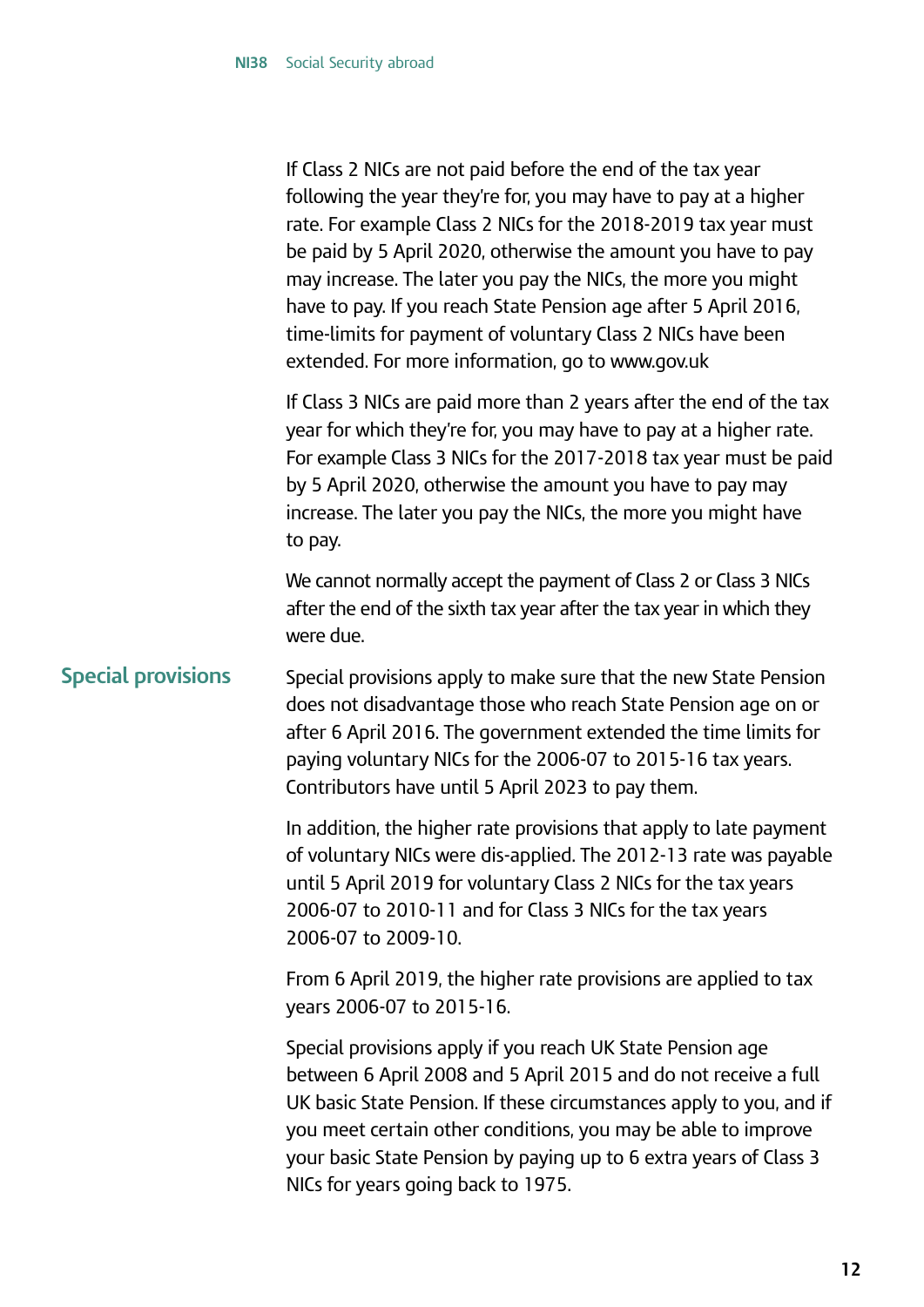You only have 6 years from the date you reach State Pension age to pay these for any of these years.

For more information, go to<www.gov.uk/voluntary-national>insurance-contributions. These special provisions do not apply to voluntary Class 2 NICs.

**How much do you pay?** The rates for UK NICs are the same whether you live in the UK or abroad. For more information on NICs rates, go to <www.gov.uk/national-insurance-rates-letters>

### How to pay voluntary NICs abroad

#### **Direct Debit**

You can choose how to pay Class 2 or Class 3 NICs. Paying by Direct Debit allows you to pay NICs directly from your UK or Channel Islands bank or building society account.

The Direct Debit arrangement normally begins after HMRC receives a request from you to pay by Direct Debit and continues until you tell your bank or building society to cancel it. We'll not collect NICs for any weeks beyond State Pension age but if you cancel your Direct Debit, remember that your NICs are collected in arrears.

If the NICs rate changes (which usually happens every April) the new amount will be debited from your account. HMRC will tell you of the change in the amount to be collected.

If you wish to pay in this way, tick the box on form CF83 at the back of this leaflet, fill in the Direct Debit Instruction (at the bottom of form CF83) and return it to PT Operations, HMRC at the address on page 30.

**Class 2 NICs – monthly payments** will be collected monthly, 4 months in arrears. Each payment will cover either 4 or 5 weeks, depending on the number of Sundays in the month for which the payment is due.

**Class 2 NICs – 6-monthly payments** will cover 26 or 27 weeks depending on the number of Sundays in the 6-month period for which the payment is due. Collections will be made in January and July each year.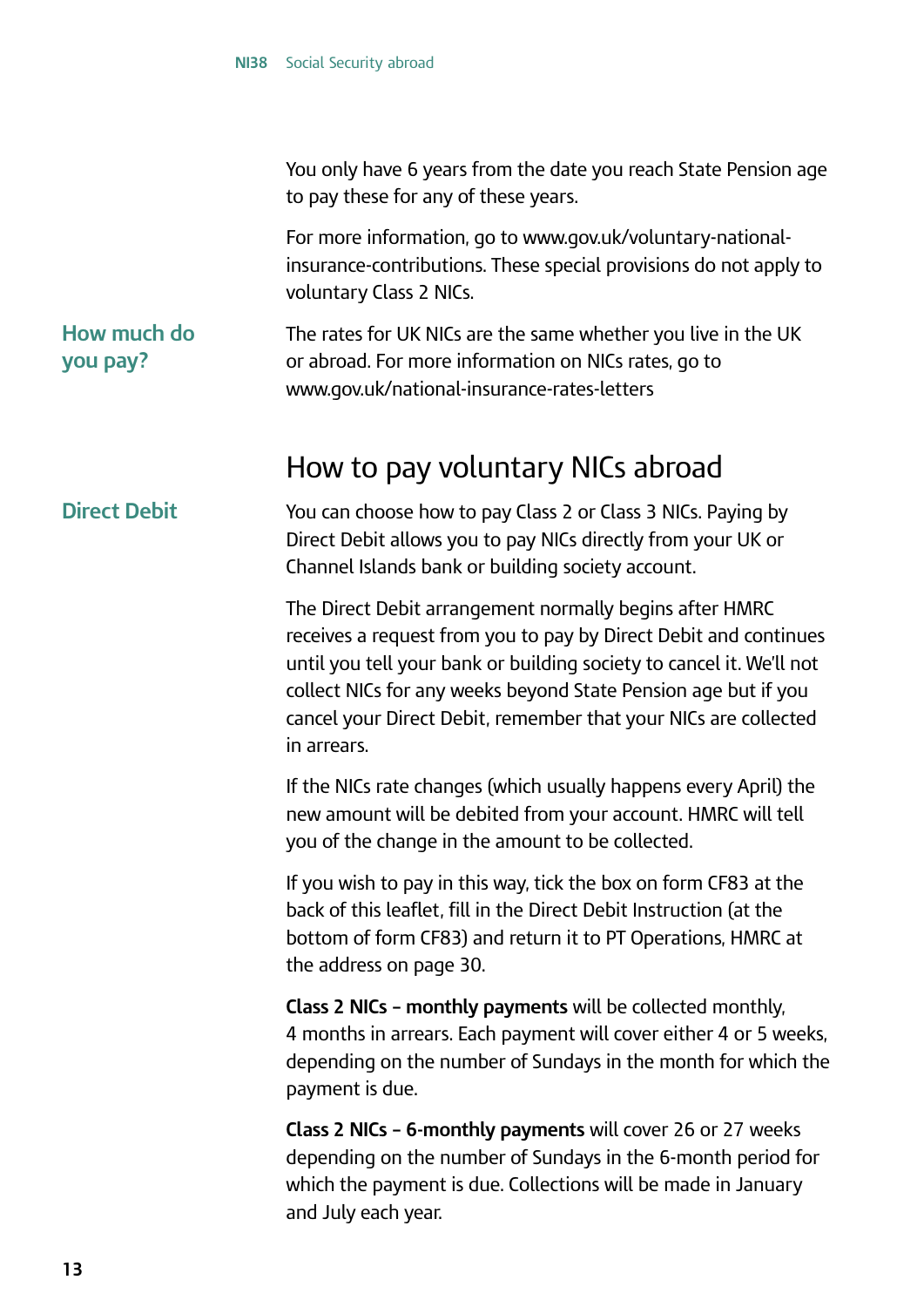**Class 3 NICs –** payments will be collected monthly in arrears. Each payment will cover either 4 or 5 weeks, depending on the number of Sundays in the month for which the payment is due.

All payments will be collected on or up to 3 working days after the second Friday of each month except when bank holidays cause a change in this arrangement. Please make sure you have sufficient funds in your bank or building society account to cover the amount to be collected.

#### **The Direct Debit Guarantee**

This Guarantee is offered by all banks and building societies that accept instructions to pay Direct Debits.



If there are any changes to the amount, date or frequency of your Direct Debit HM Revenue and Customs will notify you 10 working days in advance of your account being debited or as otherwise agreed. If you request HM Revenue and Customs to collect a payment, confirmation of the amount and date will be given to you at the time of the request.

If an error is made in the payment of your Direct Debit, by HM Revenue and Customs or your bank or building society you're entitled to a full and immediate refund of the amount paid from your bank or building society.

If you receive a refund you're not entitled to, you must pay it back when HM Revenue and Customs asks you to.

You can cancel a Direct Debit at any time by simply contacting your bank or building society. Written confirmation may be required. Please also notify us.

| <b>Annual payment</b>   | Annual payment allows you to pay NICs for a complete tax year,<br>once a year in arrears, direct to HMRC. If you want to pay by this<br>method, tick the appropriate box on form CF83 at the back of this<br>leaflet and return to PT Operations, HMRC at the address on<br>page 28. You'll be told each year how much you should pay in<br>sterling and when payment is due. You can pay direct or through<br>your bank or building society. |
|-------------------------|-----------------------------------------------------------------------------------------------------------------------------------------------------------------------------------------------------------------------------------------------------------------------------------------------------------------------------------------------------------------------------------------------------------------------------------------------|
| Payments by<br>an agent | You can get someone in the UK to pay your NICs for you. If you<br>wish to do this, tick the appropriate box on form CF83 at the back<br>of this leaflet and give your agent's name and address. Your agent<br>can pay your NICs by Direct Debit or annual payment. Ask your<br>agent to wait until they receive a letter from PT Operations,<br>HMRC, International Caseworker before paying your NICs.                                       |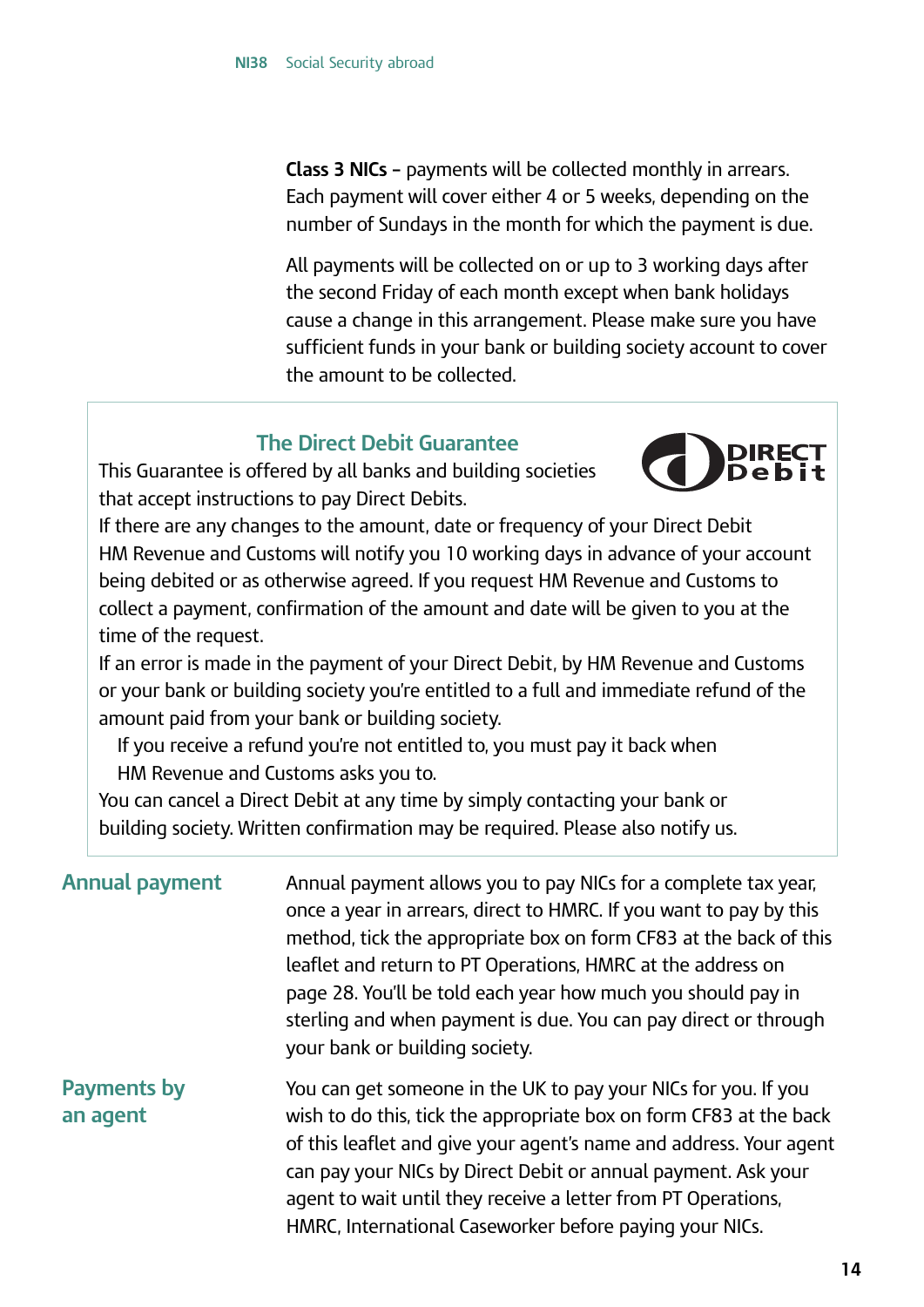#### **Payment of arrears**

If you wish to have any arrears of Class 2 or Class 3 NICs for the current tax year deducted by Direct Debit, put a tick in the appropriate box on form CF83 at the back of this leaflet.

Alternatively, if you wish to pay the arrears for the current tax year by sterling cheque, tick the appropriate box on the CF83 and we'll write to you with details of the amount needed after we've received your application.

### Volunteer Development Workers

If you're sent to work abroad in a developing country by a registered charity you may be able to choose to pay the special Volunteer Development Worker's Class 2 NICs. These NICs may help you satisfy the conditions for contribution–based Jobseeker's Allowance, Contributory Employment and Support Allowance and Maternity Allowance and give you cover for industrial injury or disablement suffered during your employment abroad when you return to the UK.

You may pay Volunteer Development Workers Class 2 NICs if:

- your recruiting organisation is not liable to pay Class 1 NICs on your earnings (applies only during the first 52 weeks of your employment overseas)
- you're 'ordinarily resident' in the UK (see pages 6 and 8 for definition)
- your recruiting organisation is approved for these purposes by HMRC Executive Committee
- • the country where you're working is recognised as a developing country by HMRC Executive Committee

The organisation that recruited you will know whether the last 2 conditions are satisfied.

Fill in form CF83 at the back of this leaflet and send it to your recruiting organisation who will act as your agent in paying your NICs.

**How to pay Volunteer Development Workers Class 2 NICs abroad**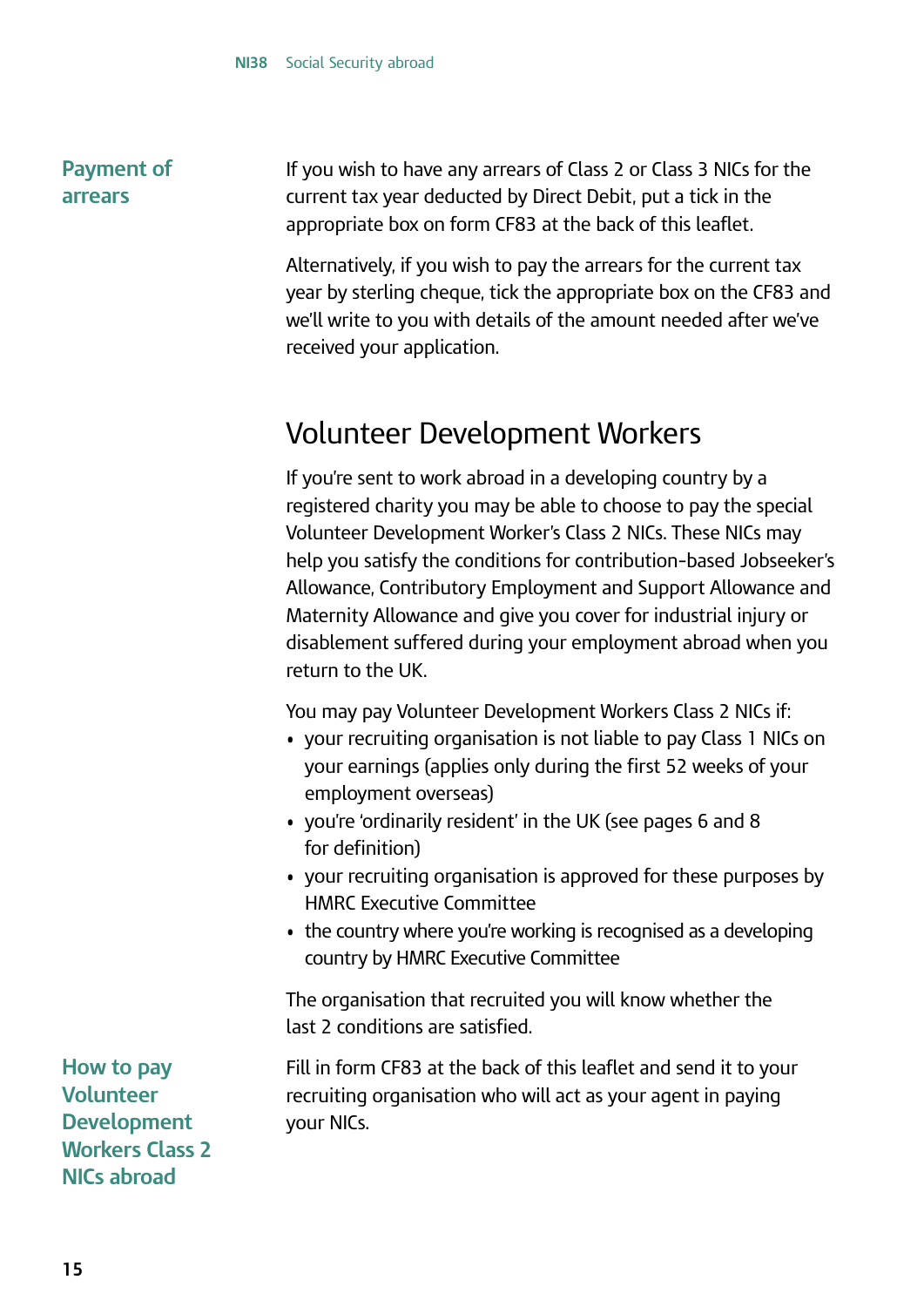### If you're paying Class 2 or Class 3 NICs before going abroad

You must tell HMRC if you're going to stop paying Class 2 or Class 3 NICs when you go abroad. For:

- Class 2 you can tell us online at <www.gov.uk/stop-being-self-employed>
	- if you're unable to use the online service, write to the address below
- Class 3 write to PT Operations North East England HM Revenue and Customs BX9 1AN United Kingdom

If appropriate, tell them when your self-employment ended, what date you're going abroad and your overseas address.

**If you want to pay Class 2 or Class 3 NICs while you're abroad, fill in and return form CF83 at the back of this leaflet.**

### Other ways of covering your National Insurance record

### **Credits**

Whilst in the UK you may be able to get credits instead of having to pay NICs if you're:

- unemployed or unable to work because of illness or disability for full weeks (a week for these purposes means Sunday to Saturday)\*
- entitled to Maternity Allowance or Carer's Allowance or if not getting Carer's Allowance caring for one or more disabled person(s) for at least 20 hours per week
- entitled to Child Benefit for a child under 12
- a registered foster carer
- caring for a child that you're related to, for example, a grandchild
- entitled to Statutory Sick Pay, Statutory Maternity Pay, Statutory Shared Parental Pay, with Statutory Adoption Pay and Statutory Parental Bereavement Pay
- taking a course of approved training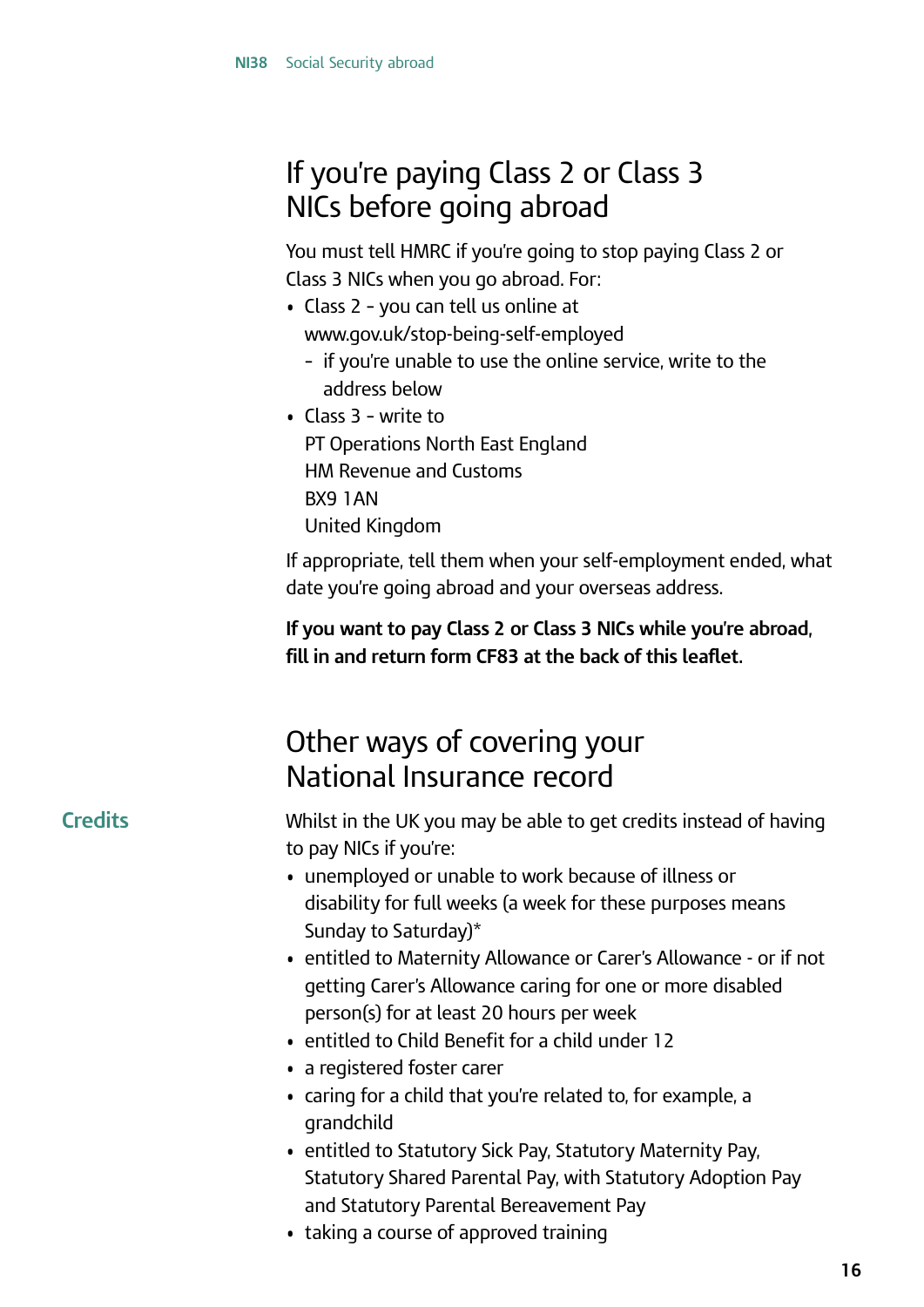- receiving Working Tax Credit
- required to attend jury service and did not have earnings at, or exceeding, the Lower Earnings Limit for employed earners employment
- • receiving a compensatory payment such as a Payment in Lieu of Notice (PILON), or a Payment in Lieu of Remuneration (PILOR)
- a person who served a prison sentence for a conviction which has been quashed
- married to or in a civil partnership with a member of HM Forces and accompanying them on overseas assignment

\*You'll normally have to attend an interview every 2 weeks at your nearest Jobcentre Plus office (Social Security or Jobs and Benefits Office in Northern Ireland), or send in sick notes (also known as medical certificates and fit notes) to your nearest Jobcentre to get the credits – in Northern Ireland you should send sick notes to: Incapacity Benefits Branch Castle Court Royal Avenue, Belfast BT1 1SB

For more information, go to<www.gov.uk/national-insurance-credits>

If you continue to get UK Child Benefit while living elsewhere in the EEA/Switzerland, credits may be available to you. However, if you receive the equivalent of Child Benefit from your place of residence in the EEA/Switzerland, you should see if they can give you pension protection while you're not working.

If you get Contributory Employment and Support Allowance, Incapacity Benefit or Carer's Allowance from the UK while you're living in an EEA country or Switzerland, you are awarded a Class 1 credit for the period you are receiving the benefit.

If your opportunity to work is limited because you were looking after a child (including as a registered foster carer) or a sick or disabled person, Home Responsibilities Protection was available between April 1978 and April 2010. It could make it easier to get a basic State Pension. See form CF411 'Application for Home Responsibilities Protection (HRP)' on<www.gov.uk>

Home Responsibilities Protection was available if you were abroad, and you continued to be entitled to UK Child Benefit.

**Home Responsibilities Protection**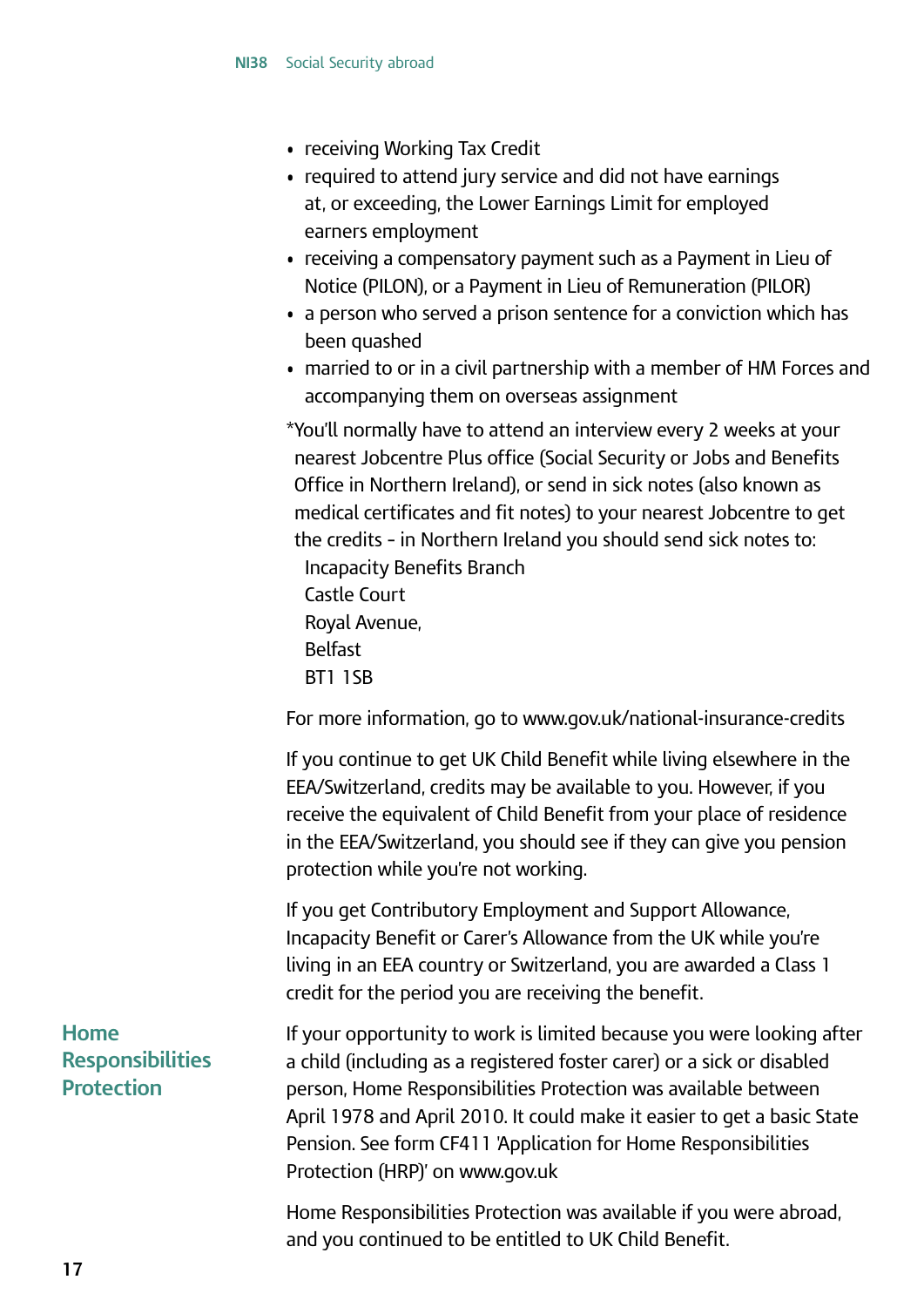From 6 April 2010 Home Responsibilities Protection was replaced by a weekly NICs credit for people getting Child Benefit for a child under 12, foster carers and people caring for at least 20 hours a week for one (or more) sick or severely disabled person or persons.

If you received Child Benefit for a child under 16 while living elsewhere in the EEA or Switzerland, Home Responsibilities Protection may be available to you. However, if you receive the equivalent of Child Benefit from your place of residence in the EEA or Switzerland, you should see if they can give you pension protection while you're not working.

### Additional information

If you're married or in a civil partnership and you reach State Pension age before 6 April 2016, you may be able to use your spouse's or civil partner's National Insurance record to increase your basic State Pension.

If you reach State Pension age on or after 6 April 2016, you'll not be able to increase your State Pension using your spouse's or civil partner's National Insurance record. For more information, go to <www.gov.uk/state-pension-through-partner>

Some married women and widows pay reduced rate NICs because in the past they made a married woman's reduced rate election (that is, they chose to pay Class 1 NICs at a reduced rate or not to pay Class 2 NICs if self-employed). All the time that election is in force, they cannot pay Class 3 NICs, claim credits (unless they're a widow) or get Home Responsibilities Protection, or claim the benefits listed on page 5. This election ends when a woman is divorced or stops being a qualifying widow or lapses automatically where someone is not earning enough to pay NICs and is not self-employed for 2 complete tax years. However, a woman can also choose to revoke her married woman's election. The same rules apply abroad as in the UK. For more information, go to <www.gov.uk/reduced-national-insurance-married-women>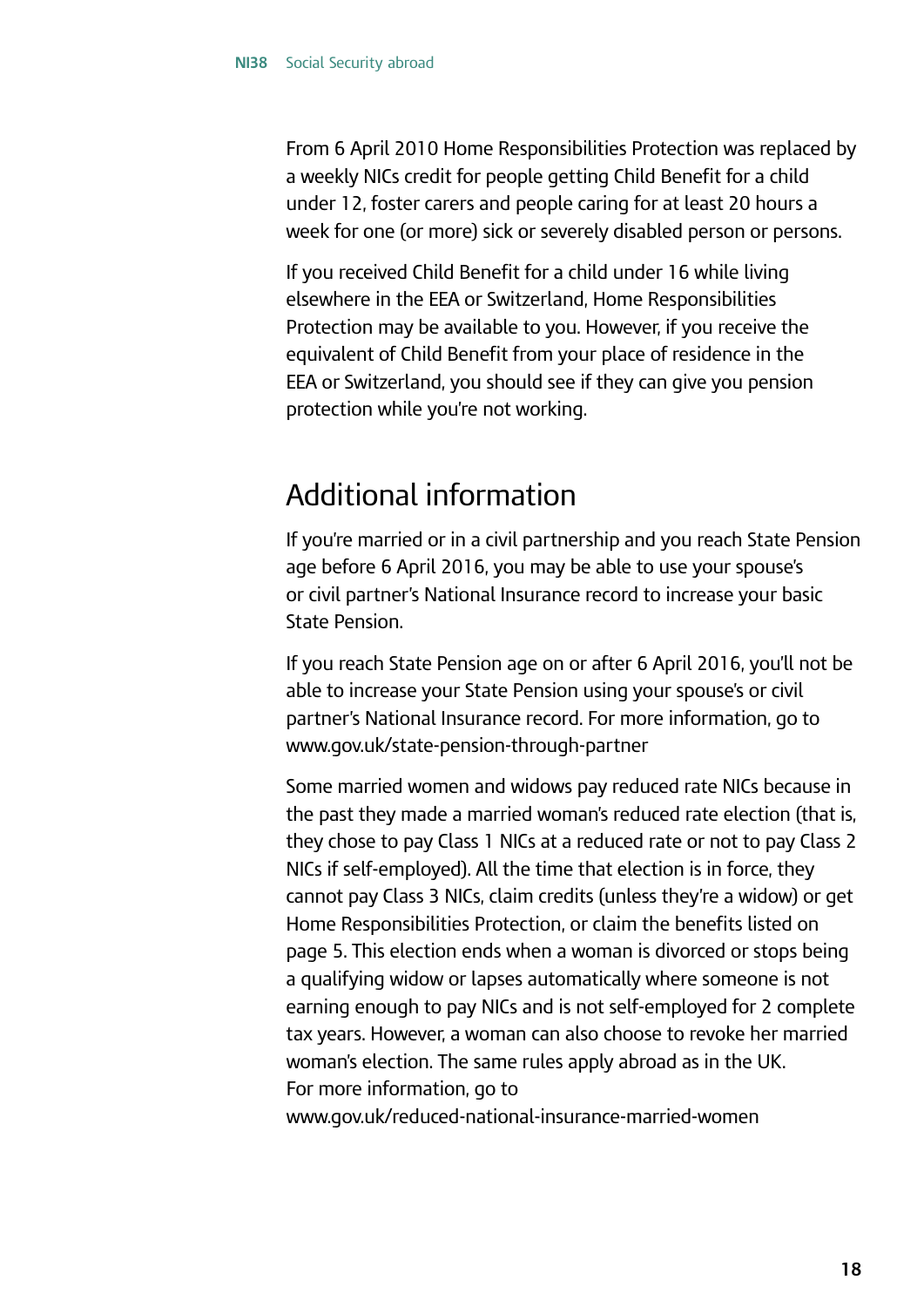### Social security benefits that depend on your NICs

There are several rules governing social security benefits. For information, go to<www.gov.uk/uk-benefits-abroad>

To qualify for most of the benefits mentioned in this section, you need to have sufficient NICs on your National Insurance record for the 'relevant tax years'.

The relevant tax years are normally the last 2 complete tax years which precede the benefit year in which you claim benefit. A benefit year roughly corresponds to a calendar year.For example, if you claim benefit in October 2020, the relevant tax years would be 2017-2018 (6 April 2017 to 5 April 2018) and 2018-2019 (6 April 2018 to 5 April 2019).

The relevant tax years for basic State Pension and bereavement benefits are different. You must have paid at least 25 weeks of NICs for your spouse or partner to receive the Bereavement Support Payment.

Because Class 1 NICs are based on earnings, you cannot just count the number of weeks you've paid. NICs conditions are based on the number of weeks NICs you would need to pay if your weekly earnings were at, or above, the Lower Earnings Limit during the tax year. If your earnings are normally above the Lower Earnings Limit, you'll need to have paid fewer weeks NICs to have reached the right amount.

For the following benefits, we detail the amounts and type of NICs you need to have paid. This should help you decide if you need to pay voluntary NICs while you're away. We also give details about getting benefits abroad and the rules when you return to the UK.

**Contribution-based Jobseeker's Allowance** For more information on receiving contribution-based Jobseeker's Allowance abroad, ask at your nearest Jobcentre Plus office (in Northern Ireland, your nearest Social Security or Jobs and Benefits Office), or go to<www.gov.uk/uk-benefits-abroad>

#### **What NICs are needed?**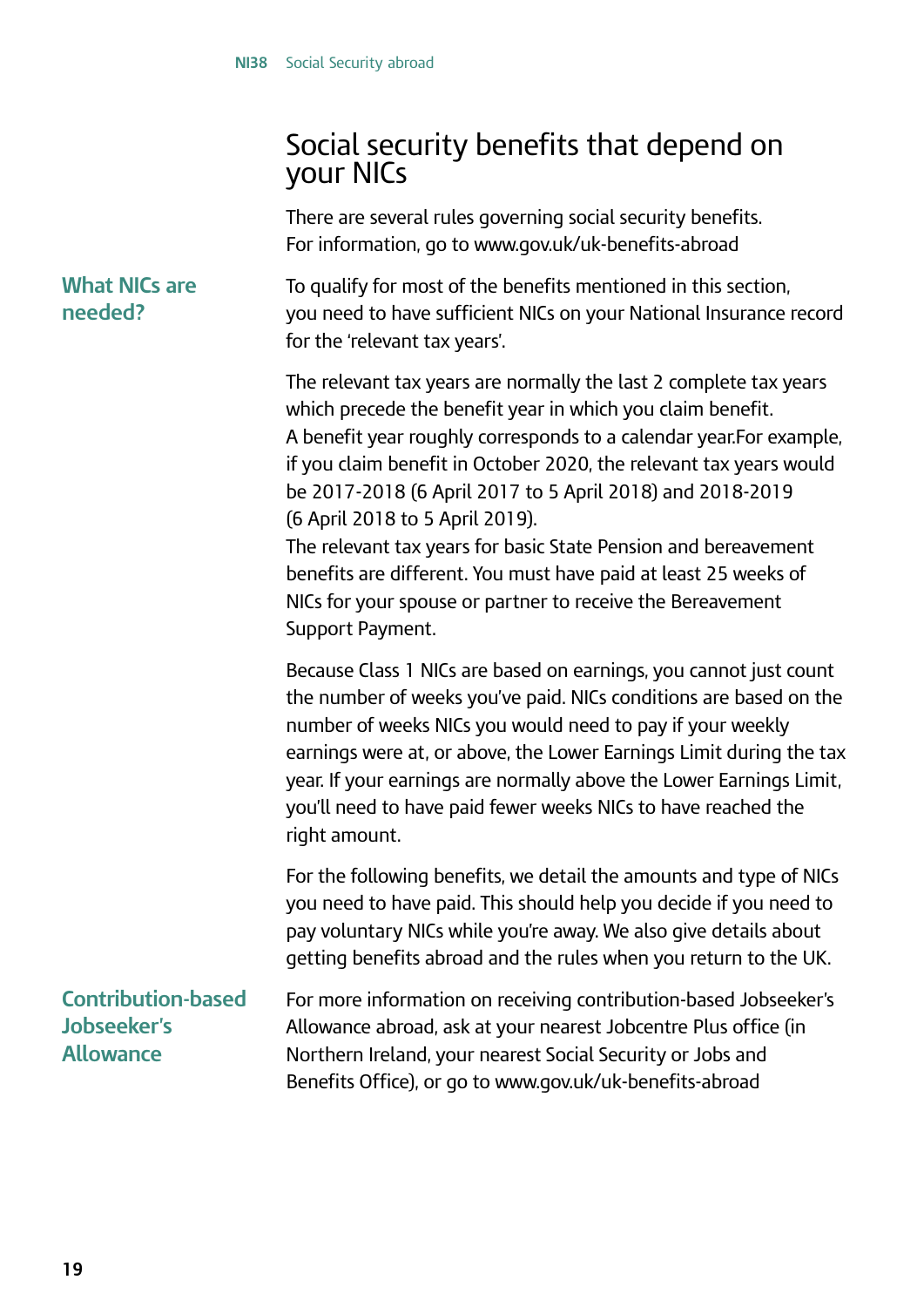#### **Contributory Employment and Support Allowance**

Contributory Employment and Support Allowance (ESA) is a social security benefit for people who have an illness or disability. If you get contributory ESA and are planning to go abroad, you must contact Jobcentre Plus (in Northern Ireland customers should contact their ESA Centre, immediately to check if your benefit is affected. For more information, go to <www.gov.uk/uk-benefits-abroad>

#### **Maternity Allowance** Maternity Allowance (MA) is principally based on your employment and earnings (see page 26 to 27) For more information on payment of Maternity Allowance abroad, go to <www.gov.uk/uk-benefits-abroad>

**State Pension** If you move abroad to work before you reach State Pension age, you might not be gaining qualifying years towards your State Pension for those years. However, this depends on your particular circumstances (for example whether it's a UK company you work for or a foreign company). For more information on the payment of State Pension abroad, go to<www.gov.uk/uk-benefits-abroad>

> For more information on UK State Pension being paid to people abroad, go to<www.gov.uk>

> If you've just come to the UK, or are returning to the UK after a period abroad, the rules for some benefits are different, even if you're a UK national. To find out more, go to<www.gov.uk>

If you plan to live abroad when you retire, the pension you get from an occupational scheme will increase each year in line with the scheme rules and current legislation.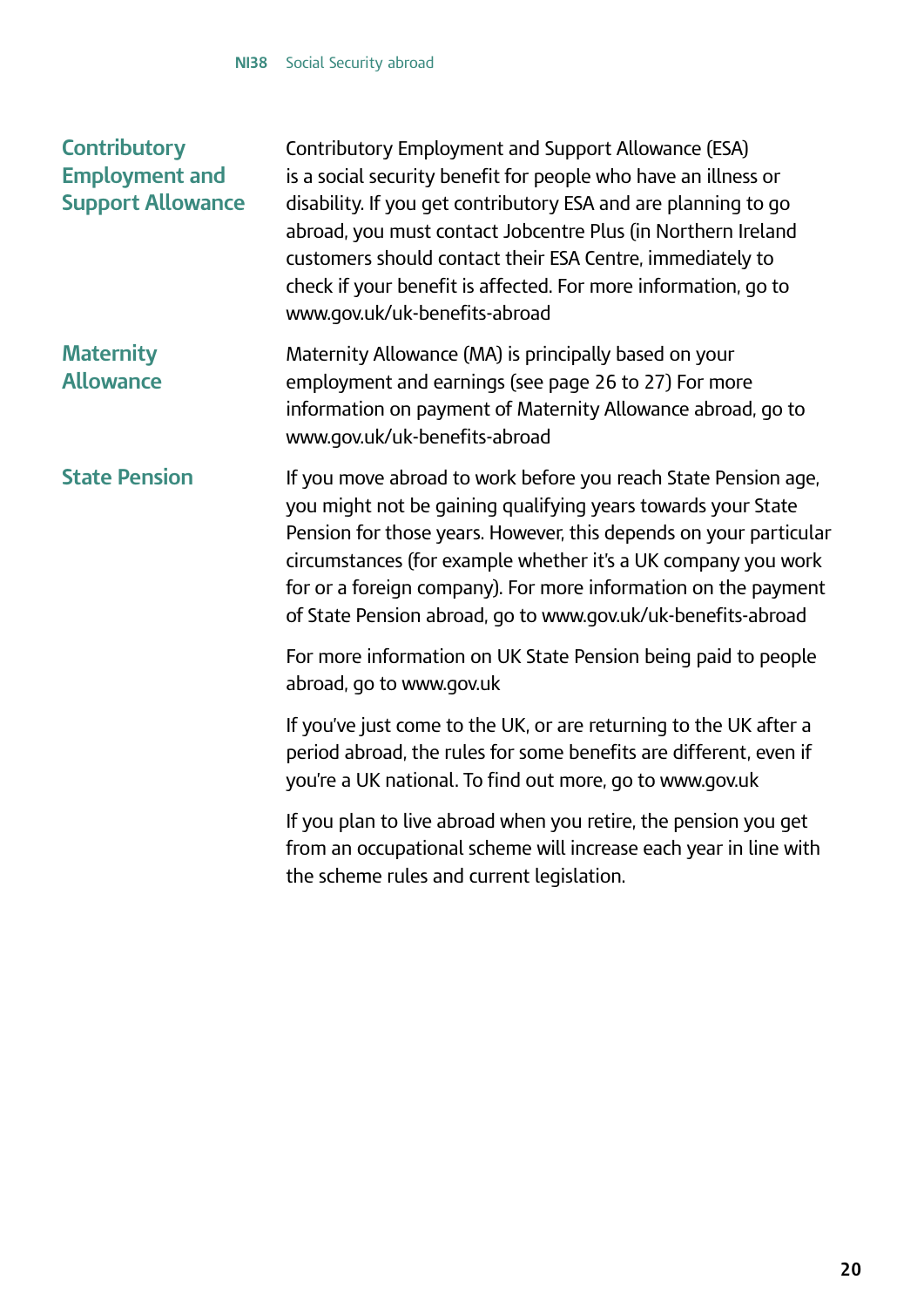#### **How do I get an estimate of my State Pension?**

You can use the check your State Pension forecast service available at<www.gov.uk/check-state-pension>. This will give you an estimate of how much State Pension you may get when you reach your State Pension age. This could help you to decide whether you're saving enough money to cover your retirement.

There are 3 ways in which you can get a State Pension forecast; you can:

- go to<www.gov.uk/state-pension-statement>
- phone the Future Pension Centre on 0800 7310 175 or if you use a textphone, phone 0345 3000 169 – lines are open Monday to Friday 8am to 6pm (for security and quality purposes, your call may be monitored and recorded)
- use application form BR19 available from gov.uk fill it in and send it to Newcastle Pension Centre Futures Group The Pension Service 9 Mail handling site A Wolverhampton WV98 1LU

If you live outside the UK, there are 2 ways you can get information about your State Pension. You can:

- phone the Future Pension Centre on +44 (0)191 218 3600 or if you use a textphone, phone +44 (0)191 218 2051– lines are open Monday to Friday 8am to 6pm (for security and quality purposes your call may be monitored and recorded)
- use application form BR19 available from gov.uk fill it in and send it to Newcastle Pension Centre Futures Group The Pension Service 9 Mail handling site A Wolverhampton **WV98 1LLL**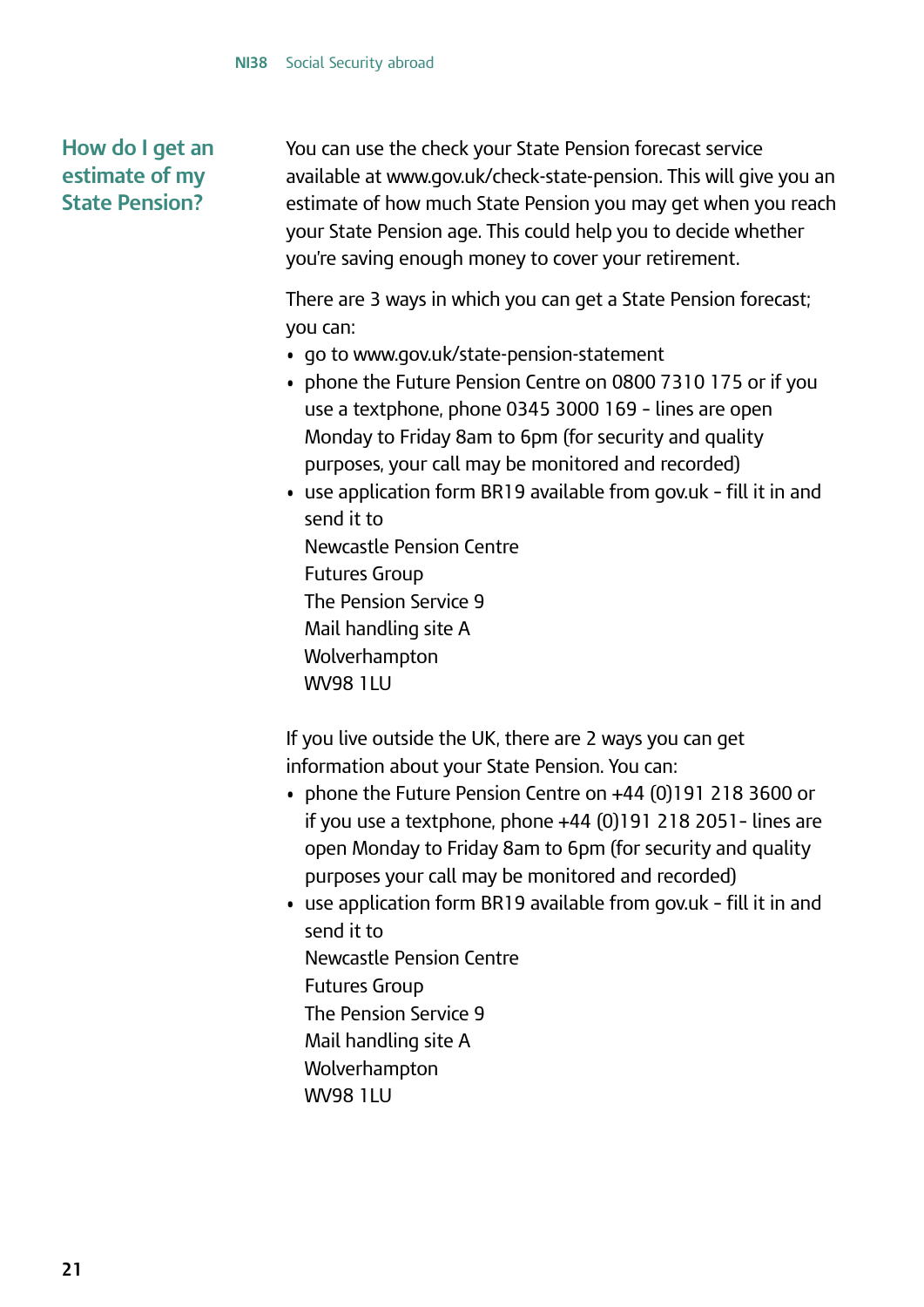### Benefits and pensions for veterans, widows, widowers and surviving civil partners

| <b>Bereavement</b><br><b>Support Payment</b>                                                                                          | If your husband, wife or civil partner has died, you may be able to<br>get help by claiming Bereavement Support Payment.                                                                                                                                                                                        |
|---------------------------------------------------------------------------------------------------------------------------------------|-----------------------------------------------------------------------------------------------------------------------------------------------------------------------------------------------------------------------------------------------------------------------------------------------------------------|
|                                                                                                                                       | Bereavement Support Payment is available to both men and women.<br>For more information on bereavement benefits, contact your local<br>Jobcentre Plus office, or go to www.gov.uk                                                                                                                               |
|                                                                                                                                       | We want to make sure that you and your family get the right help, at<br>the right time, in the right way.                                                                                                                                                                                                       |
|                                                                                                                                       | There are also other benefits which you might be entitled to. Please<br>contact your local Jobcentre Plus office, or go to www.gov.uk                                                                                                                                                                           |
|                                                                                                                                       | For more information on what to do after a death, go to<br>www.qov.uk/after-a-death/overview                                                                                                                                                                                                                    |
| <b>War pensions and</b><br><b>Armed Forces</b><br><b>Compensation</b><br><b>Scheme</b><br><b>Guaranteed</b><br><b>Income Payments</b> | War disablement pensions with war widow's or widower's pensions<br>and Armed Forces Compensation Scheme Guaranteed Income<br>Payments (AFCS GIP) or Survivor's Guaranteed Income Payments<br>(SGIP) can usually be paid anywhere in the world and your right to<br>them does not depend on the payment of NICs. |
|                                                                                                                                       | If in the past, you received a war widow's or widower's pension which<br>was withdrawn when you remarried, that pension may be restored if<br>you've become widowed again, divorced or legally separated.                                                                                                       |
|                                                                                                                                       | If you're receiving a war pension an AFCS GIP/AFCS SGIP' and intend<br>to live permanently abroad, you should inform Veterans UK as soon<br>as possible at the following address:                                                                                                                               |
|                                                                                                                                       | <b>Veterans UK</b><br>Ministry of Defence<br><b>Norcross</b><br><b>Thornton Cleveleys</b><br>LANCASHIRE<br>FY5 3WP                                                                                                                                                                                              |

Or you can:

- call the helpline on 0808 1914 218
- call +44 (0)125 386 6043 if you're phoning from outside the UK
- email: contact veterans-uk@mod.gov.uk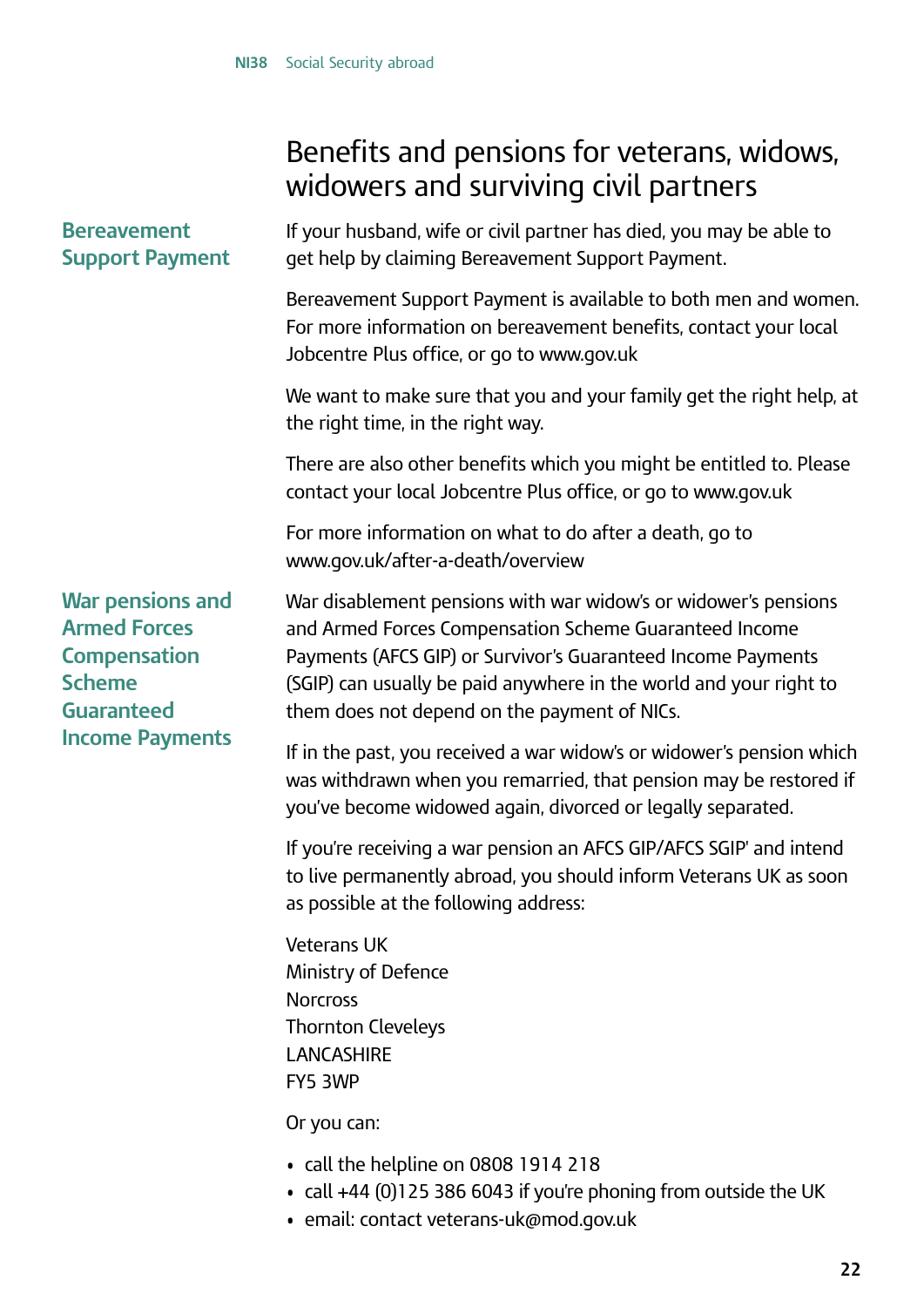### Social security benefits that do not depend on NICs

 Your right to any of the benefits listed on pages 23 to 29 does not **Winter Fuel Payment Attendance Allowance Disability Living Allowance Child Benefit** depend on your NICs record, but if you're getting any of these benefits in the UK, you must tell the office paying your benefit before you leave the country. You may be able to continue getting benefit abroad in some cases. If you're going to an EEA country or Switzerland or one of the countries where special arrangements have been made (see pages 2 and 3), you'll need to go to <www.gov.uk/claim-benefits-abroad>for up-to-date information. Winter fuel payments help older people meet the costs of heating their homes in winter. To qualify for a winter fuel payment you need to have reached State Pension age by the last day of the qualifying week which is always the third full week of September. You may be entitled if you live in: Switzerland or an EEA country (except Spain, Portugal, France, Greece, Cyprus, Malta or Gibraltar). Further details can be found at <www.gov.uk/winter-fuel-payment>' Attendance allowance can help with extra costs if you are over State Pension age and have long term care or supervision needs. Go to<www.gov.uk/attendance-allowance> Disability living allowance (DLA) is being replaced by Personal Independence Payment (PIP) for working age people. DLA for children, and pensioners aged 65 or over already in receipt on 8 April 2013, helps with the extra costs of a long-term disability. For more information on DLA for children, go to <www.gov.uk/disability-living-allowance-children> For more information on DLA for adults, go to<www.gov.uk/dla>disability-living-allowance-benefit/your-DLA-claim' Child Benefit is money paid to you by the government if you're responsible for a child or young person in the UK. For more information or help, phone the Child Benefit Helpline on 0300 200 3100 or go to<www.gov.uk/child-benefit>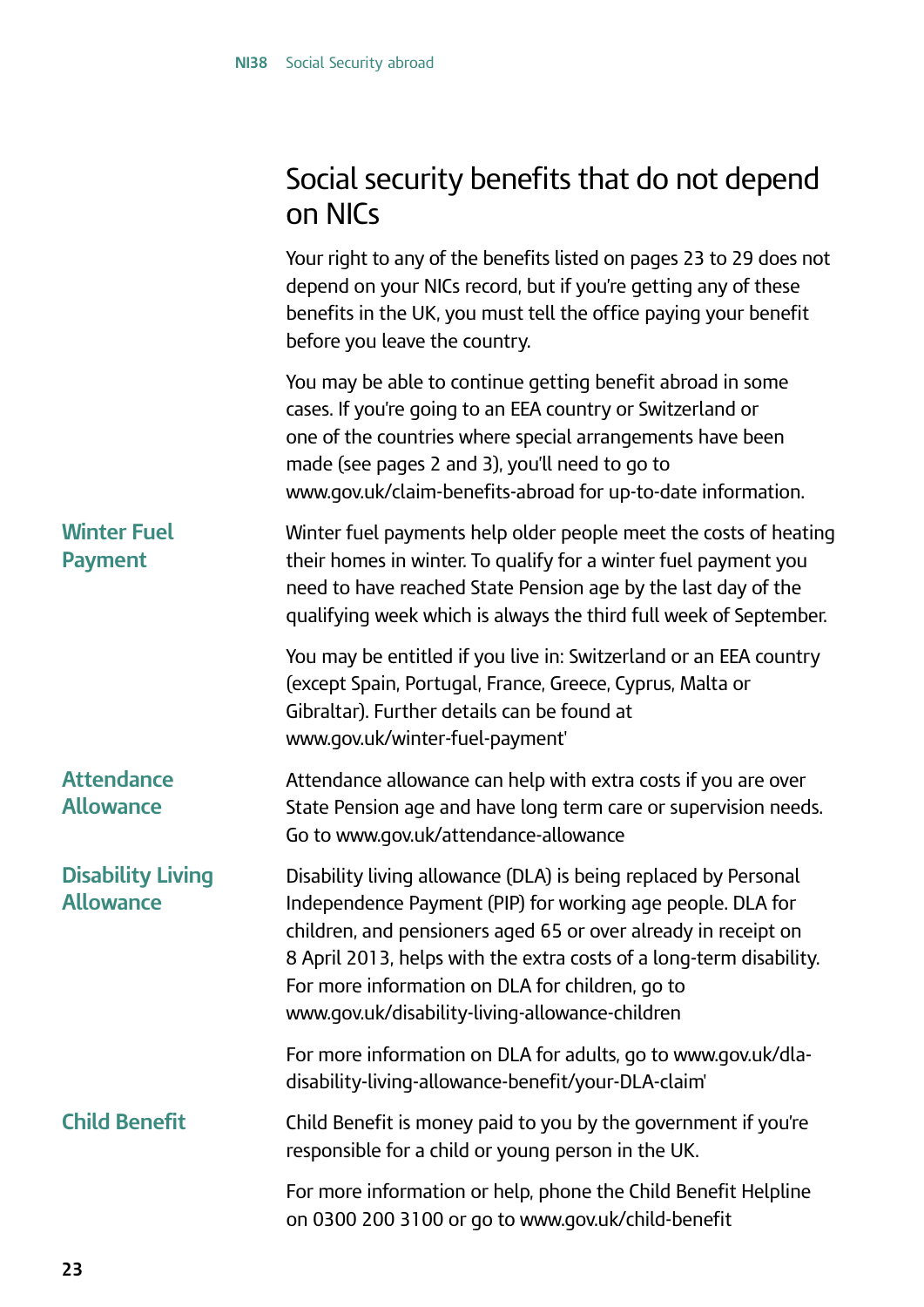| <b>Guardian's</b><br><b>Allowance</b>                               | Guardian's Allowance is a tax-free payment for people who are<br>responsible for children whose parents have died. In certain<br>circumstances you may qualify for Guardian's Allowance where<br>only one parent has died.                                                                                                                                                                    |
|---------------------------------------------------------------------|-----------------------------------------------------------------------------------------------------------------------------------------------------------------------------------------------------------------------------------------------------------------------------------------------------------------------------------------------------------------------------------------------|
|                                                                     | For more information or help, phone the Child Benefit Helpline<br>on 0300 200 3100 or go to www.gov.uk/guardians-allowance                                                                                                                                                                                                                                                                    |
| <b>Personal</b><br>Independence<br><b>Payment</b>                   | Personal Independence Payment (PIP) has replaced Disability<br>Living Allowance (DLA) for new claims from working age adults<br>and is replacing DLA for recipients who were aged 16 to 64 on 8<br>April 2013 or who reach age 16 after that date. PIP helps with the<br>extra costs of a long-term disability. For more information on PIP,<br>go to www.gov.uk/pip                          |
| <b>Working Tax</b><br><b>Credit</b>                                 | Working Tax Credit is a payment to top-up earnings or profits of<br>low paid working people (whether employed or self-employed)<br>including those who do not have children.                                                                                                                                                                                                                  |
|                                                                     | For more information or help, phone the Tax Credits Helpline on<br>0345 300 3900 or go to www.gov.uk                                                                                                                                                                                                                                                                                          |
| <b>Child Tax Credit</b>                                             | Child Tax Credit is money paid to you by the government if you're<br>living in the UK and responsible for a child or young person.                                                                                                                                                                                                                                                            |
|                                                                     | For more information or help, phone the Tax Credits Helpline on<br>0345 300 3900 or go to www.gov.uk                                                                                                                                                                                                                                                                                          |
| <b>Income-based</b><br><b>Jobseeker's</b><br><b>Allowance</b>       | Income-based Jobseeker's Allowance cannot be paid to you<br>abroad except for a temporary absence under special<br>circumstances. For information on receiving income-based<br>Jobseeker's Allowance abroad, ask at your nearest Jobcentre Plus<br>office (in Northern Ireland, your nearest Social Security or Jobs<br>and Benefits Office).                                                 |
| Income-related<br><b>Employment and</b><br><b>Support Allowance</b> | Income-related Employment and Support Allowance cannot be paid<br>to you abroad except for a temporary absence under special<br>circumstances. You must contact your nearest Jobcentre Plus office<br>if you're going abroad (in Northern Ireland customers should<br>contact their ESA Centre, and they'll be able to advise you whether<br>or not you can continue to receive this benefit. |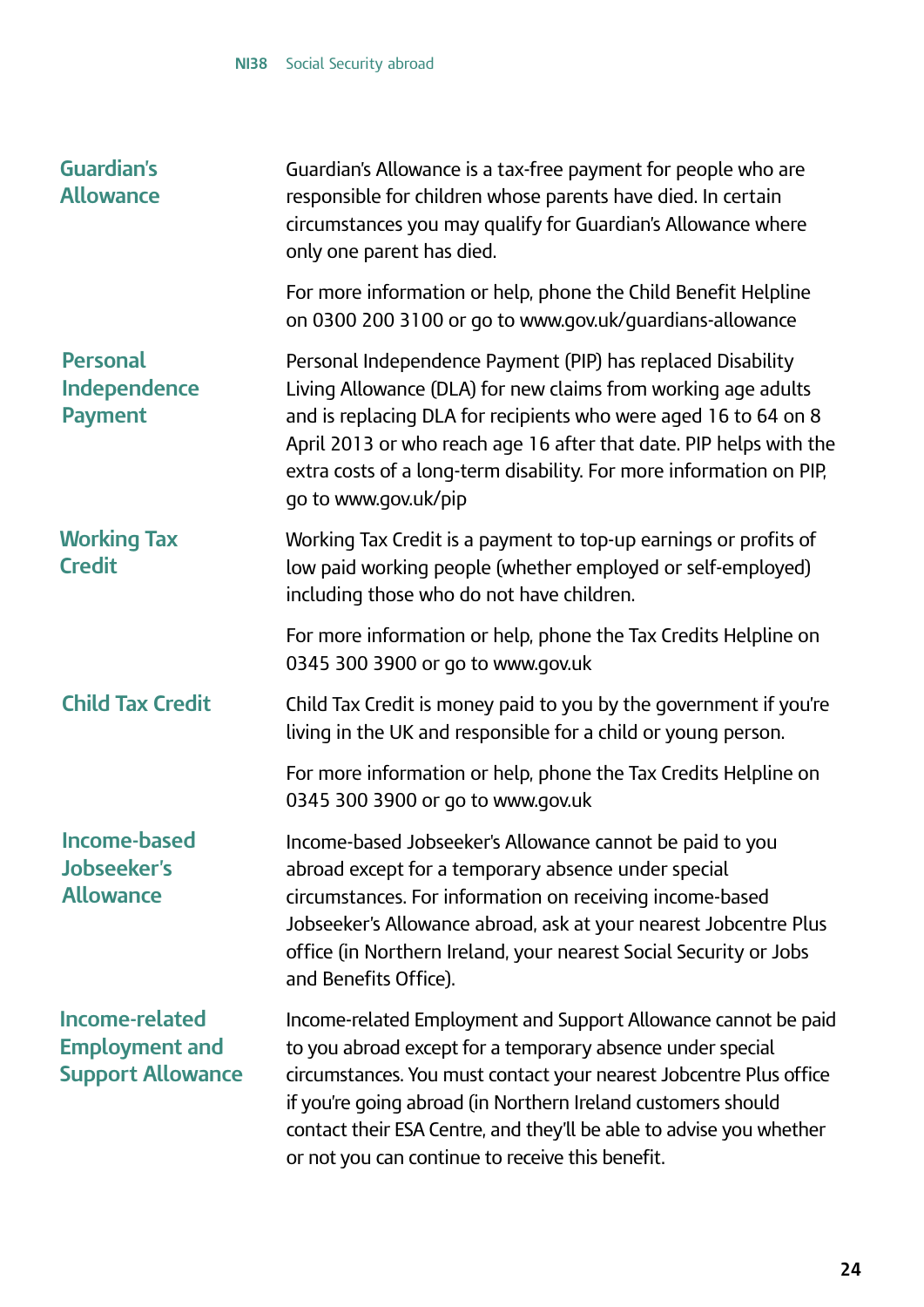| <b>Income Support</b>                                                         | Income Support cannot be paid to you abroad except for a<br>temporary absence under special circumstances. Tell your nearest<br>Jobcentre Plus office (in Northern Ireland your nearest Social<br>Security or Jobs and Benefits office) when you're going abroad.<br>They'll be able to inform you whether or not you can continue to<br>receive Income Support. For more information contact your<br>Jobcentre Plus office (in Northern Ireland your nearest Social<br>Security or Jobs and Benefits Office), or go to www.gov.uk                                                                                                                                                    |
|-------------------------------------------------------------------------------|---------------------------------------------------------------------------------------------------------------------------------------------------------------------------------------------------------------------------------------------------------------------------------------------------------------------------------------------------------------------------------------------------------------------------------------------------------------------------------------------------------------------------------------------------------------------------------------------------------------------------------------------------------------------------------------|
|                                                                               | If you're entitled to any benefit abroad, you may be entitled to an<br>increase for an adult living with you abroad or in the UK.                                                                                                                                                                                                                                                                                                                                                                                                                                                                                                                                                     |
| <b>Universal Credit</b>                                                       | Universal Credit is a payment to help with your living costs.<br>You may be able to get it if you're on a low income or out of work.<br>It will replace:<br>• Child Tax Credit<br>• Housing Benefit<br>• Income Support<br>• income-based Jobseeker's Allowance<br>• income-related Employment and Support Allowance<br>• Working Tax Credit                                                                                                                                                                                                                                                                                                                                          |
|                                                                               | Universal Credit cannot be paid to you abroad except for a<br>temporary absence in special circumstances. You must contact<br>your nearest Jobcentre Plus office if you're going abroad.<br>For more information, go to www.gov.uk/universal-credit                                                                                                                                                                                                                                                                                                                                                                                                                                   |
| <b>Carer's Allowance</b>                                                      | Carer's Allowance provides a measure of financial support if you care<br>for someone at least 35 hours a week and they get certain disability<br>related benefits. You do not have to be related to, or live with, the<br>person you care for. Go to www.gov.uk/carers-allowance                                                                                                                                                                                                                                                                                                                                                                                                      |
| <b>Industrial</b><br><b>Injuries</b><br><b>Disablement</b><br><b>Benefits</b> | The Industrial Injuries Scheme provides non-contributory no-fault<br>benefits for disablement because of an accident at work, or<br>because of one of over 70 prescribed diseases known to be a risk<br>from certain jobs. The benefits payable under the scheme are<br>described as Industrial Injuries Disablement Benefits (IIDB).<br>Benefits are paid to employees who are liable to pay Income Tax<br>under PAYE on wages, salaries or fees. They're not payable where<br>the accident or disease was contracted during self-employment.<br>IIDB can be paid abroad, but you must tell the office which deals<br>with your claim before you leave to check if this is affected. |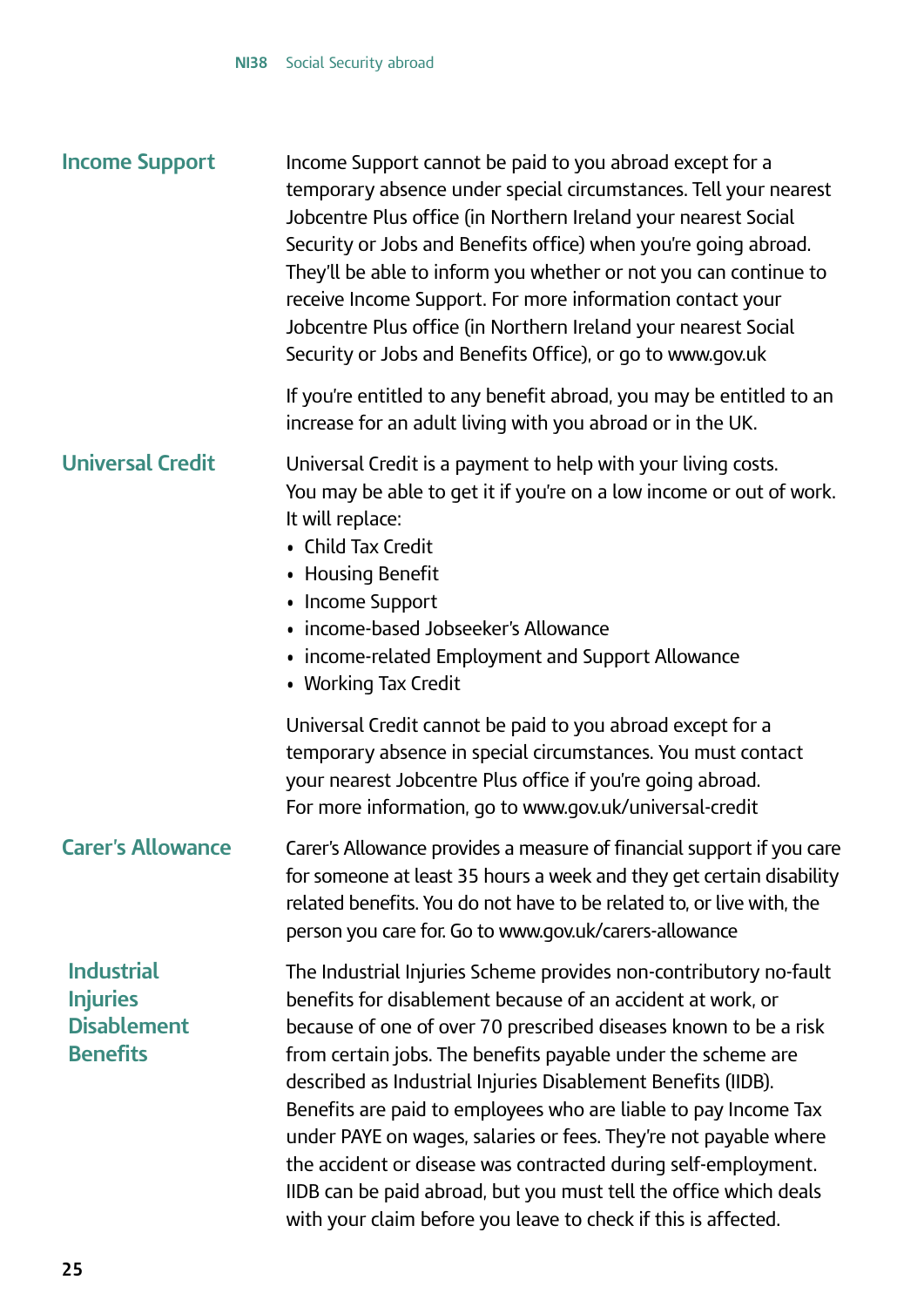Customers who live abroad and who have a query about IIDB should contact the International Pension Centre (IPC) in Newcastle on +44 (0)191 206 9390. For more information about the IPC, go to<www.gov.uk/international-pension-centre> Information about IIDB can be found in DB1 'A guide to Industrial Injuries Disablement Benefits – April 2013'.

### **Increase of benefit for your dependants**

You can usually get an increase of benefit for a child if the child's absence abroad is temporary. This applies while you remain entitled to Child Benefit for the child.

#### **How to claim benefit when you're abroad**

 explained in the non-contributory benefits section (pages 23 to If you think you are, or might be, eligible for any of the benefits 29), you should write to the Department for Work and Pensions at the address on page 30 (in Northern Ireland the Department for Communities on page 30). There are time-limits, so claim as soon as possible or you may lose entitlement.

### Payments based on employment and earnings

#### There are 2 principal maternity payments available to women:

• Statutory Maternity Pay (SMP) from your employer

• Maternity Allowance (MA) from Jobcentre Plus You cannot get both at the same time. Both are paid for a maximum of 39 weeks.

 To get SMP from your employer you must have been employed continuously by that employer for 26 weeks into the 15th week before your expected week of childbirth and have average earnings at least equal to the lower earnings limit applicable to NICs. The amount of SMP you get depends on how much you earn. If you're employed abroad and pay UK Class 1 NICs (or would if your earnings were high enough) you may be able to get SMP. If you qualify for SMP and go abroad, SMP will still be payable to you.

 If you cannot get SMP, you may get MA. MA is payable if you've been employed or self-employed in 26 out of the 66 weeks ending with the week before your expected week of childbirth. You must also have earnings averaging £30 a week. The amount of MA you get depends on your earnings. For information about Volunteer

### **Statutory Maternity Pay and Maternity Allowance**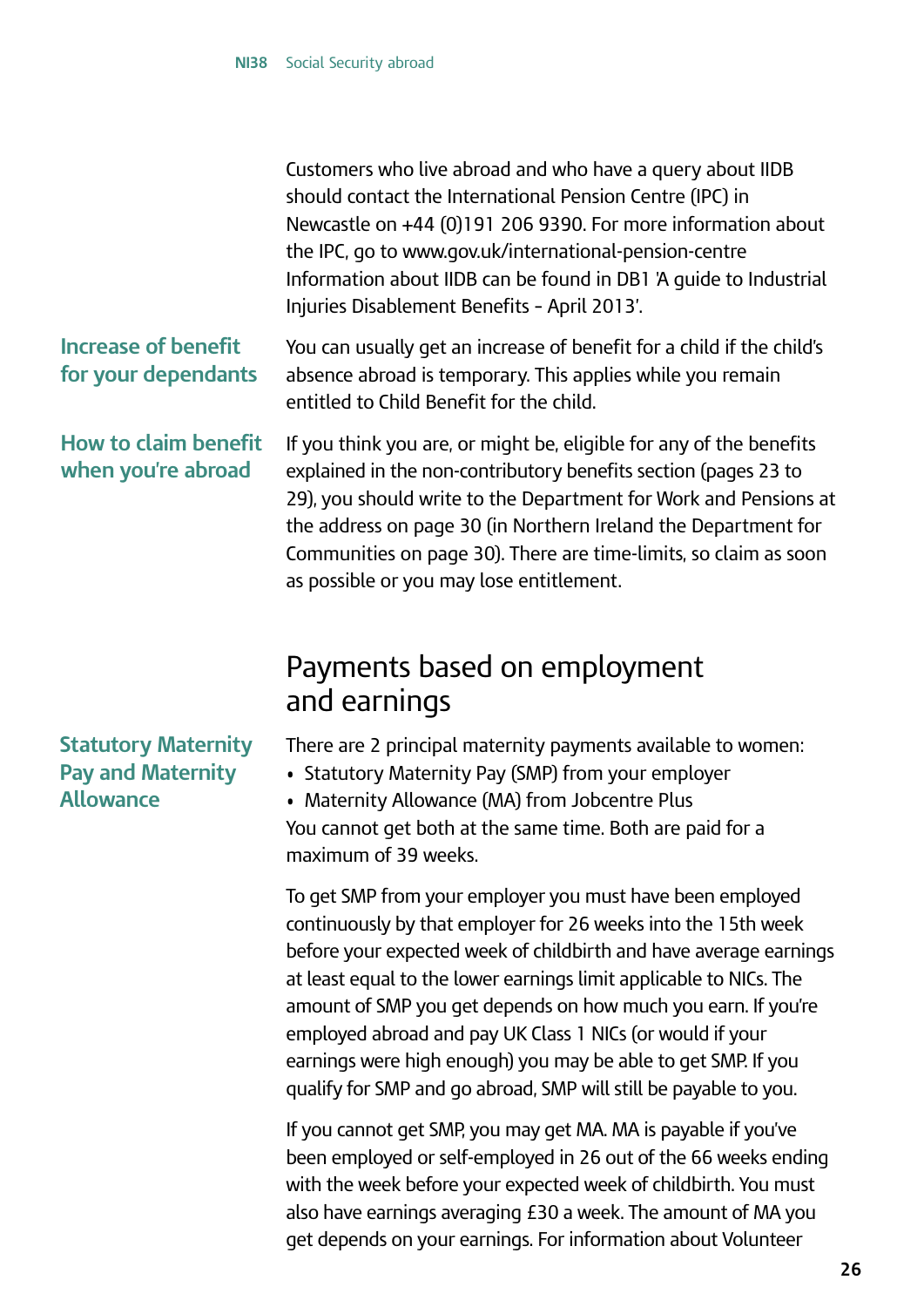|                                          | Development Workers and Class 2 NICs see page 15. For more<br>information, go to www.gov.uk                                                                                                                                                                                                                                                                                                      |
|------------------------------------------|--------------------------------------------------------------------------------------------------------------------------------------------------------------------------------------------------------------------------------------------------------------------------------------------------------------------------------------------------------------------------------------------------|
|                                          | If you're the spouse or civil partner of a serving member of<br>HM Forces and MA cannot be paid to you in the country you're in,<br>you may be able to claim an ex gratia payment from the Ministry<br>of Defence through your serving partner's pay unit.                                                                                                                                       |
|                                          | If you intend to go abroad and are getting MA you should tell<br>your Jobcentre Plus office immediately.                                                                                                                                                                                                                                                                                         |
| <b>Statutory</b><br><b>Sick Pay</b>      | Statutory Sick Pay (SSP) is not payable for the first 3 days of<br>sickness and can be paid up to a maximum of 28 weeks.                                                                                                                                                                                                                                                                         |
|                                          | To get SSP from your employer you must have done some work<br>under your contract of employment. You must also:<br>• be sick for 4 or more days in a row (including weekends and<br>bank holidays)<br>• have average earnings at or above the Lower Earnings Limit<br>applicable to NICs                                                                                                         |
|                                          | If you're abroad and your employer is responsible for paying UK<br>Class 1 NICs (or would be if your earnings were high enough), you<br>may be able to get SSP.                                                                                                                                                                                                                                  |
|                                          | Special rules apply if you work at sea, on an aircraft, or in the EEA.                                                                                                                                                                                                                                                                                                                           |
|                                          | SSP is a daily payment and is usually paid for the days that you<br>would normally work.                                                                                                                                                                                                                                                                                                         |
|                                          | If you qualify for SSP and go abroad, SSP will still be payable to<br>you provided you can prove that you're still sick.<br>For more information, go to www.gov.uk                                                                                                                                                                                                                               |
|                                          | There may be differences in entitlement for COVID-19<br>related absences.                                                                                                                                                                                                                                                                                                                        |
| <b>Statutory</b><br><b>Paternity Pay</b> | Statutory Paternity Pay (SPP) can be paid for birth or adoption for<br>up to 2 weeks.                                                                                                                                                                                                                                                                                                            |
|                                          | To get SPP from your employer you must have been employed<br>continuously by that employer for 26 weeks into the 15th week<br>before the expected week of childbirth or continuously for<br>26 weeks into the matching week in the case of adoption and<br>have average earnings at least equal to the lower earnings limit<br>applicable to NICs. In addition, you must continue to be employed |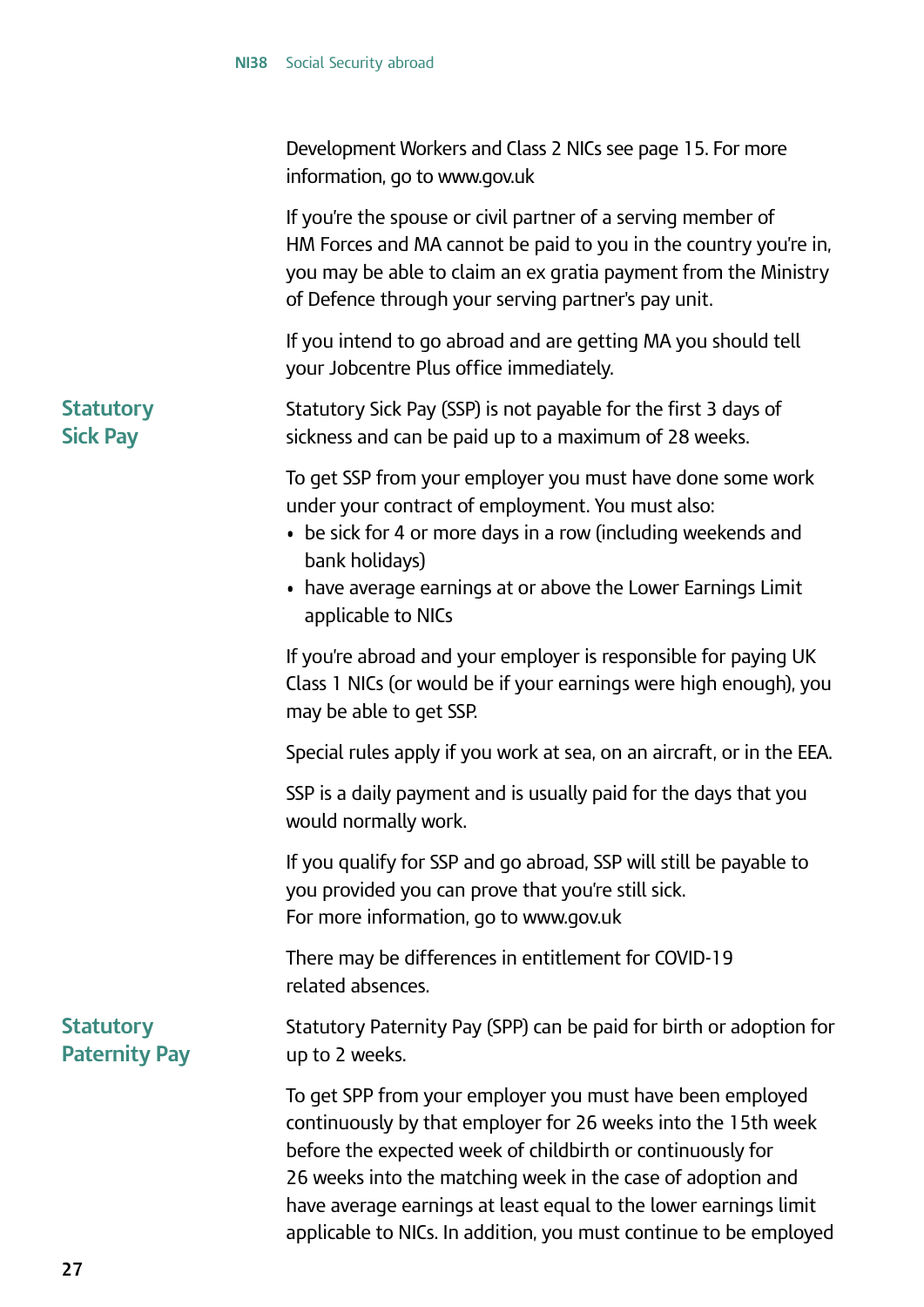to NICs.

|                                                                  | by the same employer up to either the date the baby is born or<br>the date the child is placed with the adopter. The amount of SPP<br>you get depends on how much you earn.                                                                                                                                                                                                                       |
|------------------------------------------------------------------|---------------------------------------------------------------------------------------------------------------------------------------------------------------------------------------------------------------------------------------------------------------------------------------------------------------------------------------------------------------------------------------------------|
|                                                                  | If you're employed abroad and pay UK Class 1 NICs (or would if<br>your earnings were high enough) you may be able to get SPP.<br>If you qualify for SPP and go abroad, SPP will still be payable to you.<br>For more information, go to www.gov.uk                                                                                                                                                |
| <b>Statutory</b><br><b>Adoption Pay</b>                          | Statutory Adoption Pay (SAP) can be paid for up to a maximum of<br>39 weeks.                                                                                                                                                                                                                                                                                                                      |
|                                                                  | To get SAP from your employer, you must have been employed<br>continuously by that employer for 26 weeks into the week that<br>you receive notification that you've been matched with a child for<br>adoption, and have average earnings at least equal to the lower<br>earnings limit applicable to NICs.                                                                                        |
|                                                                  | The amount of SAP you get depends on how much you earn.<br>If you're employed abroad and pay UK Class 1 NICs (or would if your<br>earnings were high enough) you may be able to get SAP.<br>If you qualify for SAP and go abroad SAP will still be payable to you.<br>For more information, go to www.gov.uk                                                                                      |
| <b>Statutory Shared</b><br><b>Parental Pay</b>                   | Statutory Shared Parental Pay (ShPP) is payable when mothers<br>maternity pay/allowance or adoption entitlement has been<br>ended early in order to share the remainder with their partner.<br>Employers are liable to pay ShPP to eligible employees who take<br>time off to care for the child as long as they satisfy all the<br>qualifying conditions. For more information, go to www.gov.uk |
| <b>Statutory</b><br><b>Parental</b><br><b>Bereavement</b><br>Pay | Statutory Parental Bereavement Pay (SPBP) is due to qualifying<br>employees and their partner who had a:<br>• child under 18 years old who has died<br>• stillbirth after 24 weeks pregnancy                                                                                                                                                                                                      |
|                                                                  | SPBP is payable for a maximum of 2 weeks and can be taken<br>consecutively or as separate weeks but must end within 56 weeks<br>of the child's death or stillbirth.                                                                                                                                                                                                                               |
|                                                                  | To get SPBP from your employer, you must have been employed<br>continuously by that employer for 26 weeks' and have average<br>earnings at least equal to the lower earnings limit applicable                                                                                                                                                                                                     |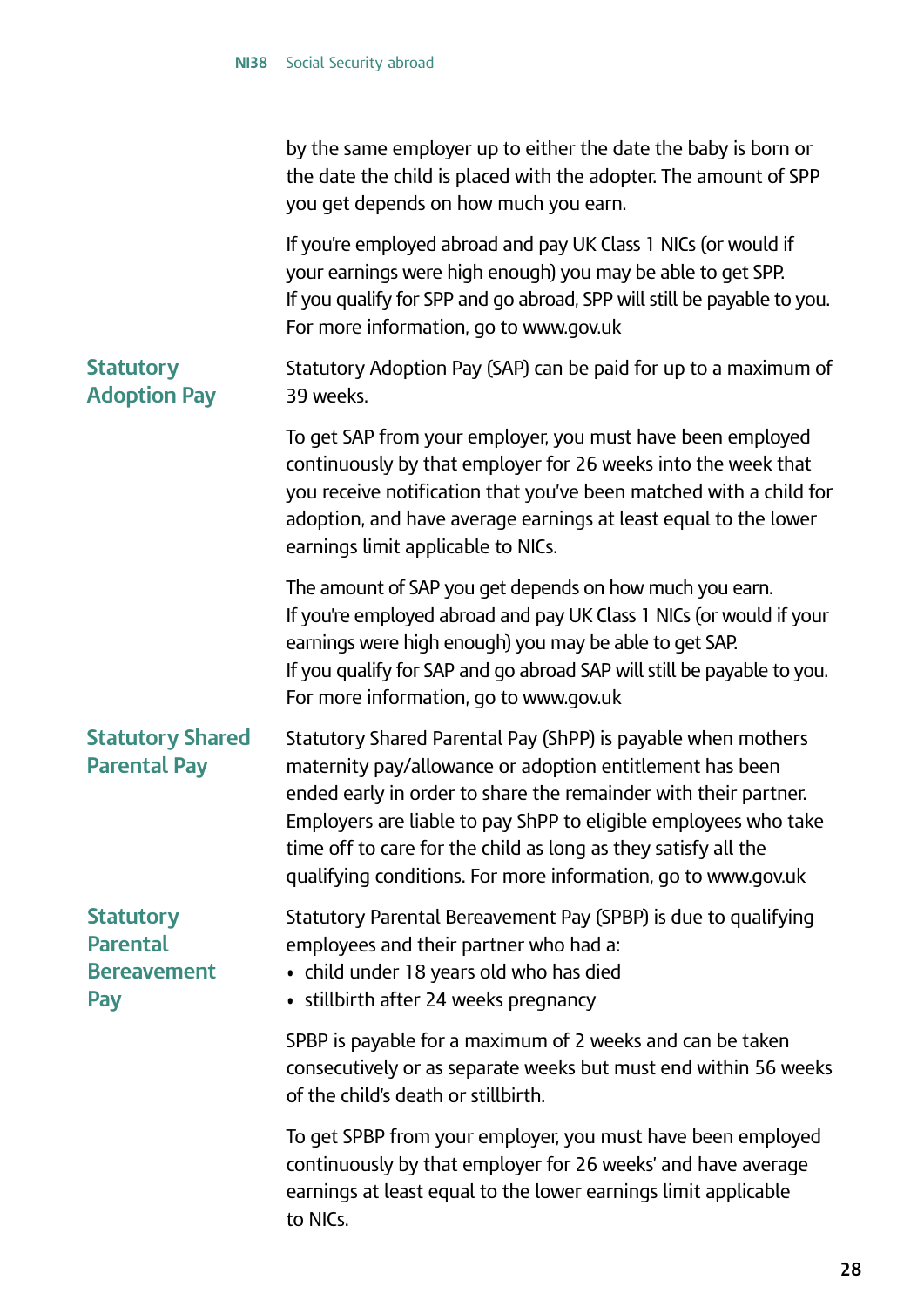SPBP applies to Great Britain (GB) only.

If you qualify for SPBP in GB and go abroad SPBP will still be payable to you. For more information, go to<www.gov.uk>

### Cover for health care

For information on health care while you're abroad, go to <www.nhs.uk/using-the-nhs/healthcare-abroad>

 abroad/planning-your-healthcare for information about If you're moving to another country to work or live, go to <www.nhs.uk/using-the-nhs/healthcare-abroad/moving>health care.

**Access to the National Health Service (NHS)**

**Health care when visiting another country**

> The NHS provides health care for people who reside in the United Kingdom. If you move abroad you're not automatically entitled to use the NHS free of charge regardless of having paid NICs and taxes in this country in the past.

If you're going abroad for 3 months or more, you should tell your GP both your departure date and proposed return date, if known, in order to avoid your records being withdrawn unnecessarily.

If you go to live abroad you'll be able to get emergency treatment under the NHS at a GP's surgery or the Accident and Emergency Department of a hospital if you become ill or have an accident on a visit back in the UK.

But if you come back specially to get hospital treatment or NHS check-up for an existing illness, you'll normally have to pay for this unless there is a healthcare agreement in place with your new country of residence or you qualify for another exemption from charging.

If you return to live in the UK you'll again be able to receive health care treatment under the NHS. You should register with a GP as soon as possible after you return. This will enable the GP to retrieve your records before you have need of their services and avoid your records being destroyed in error.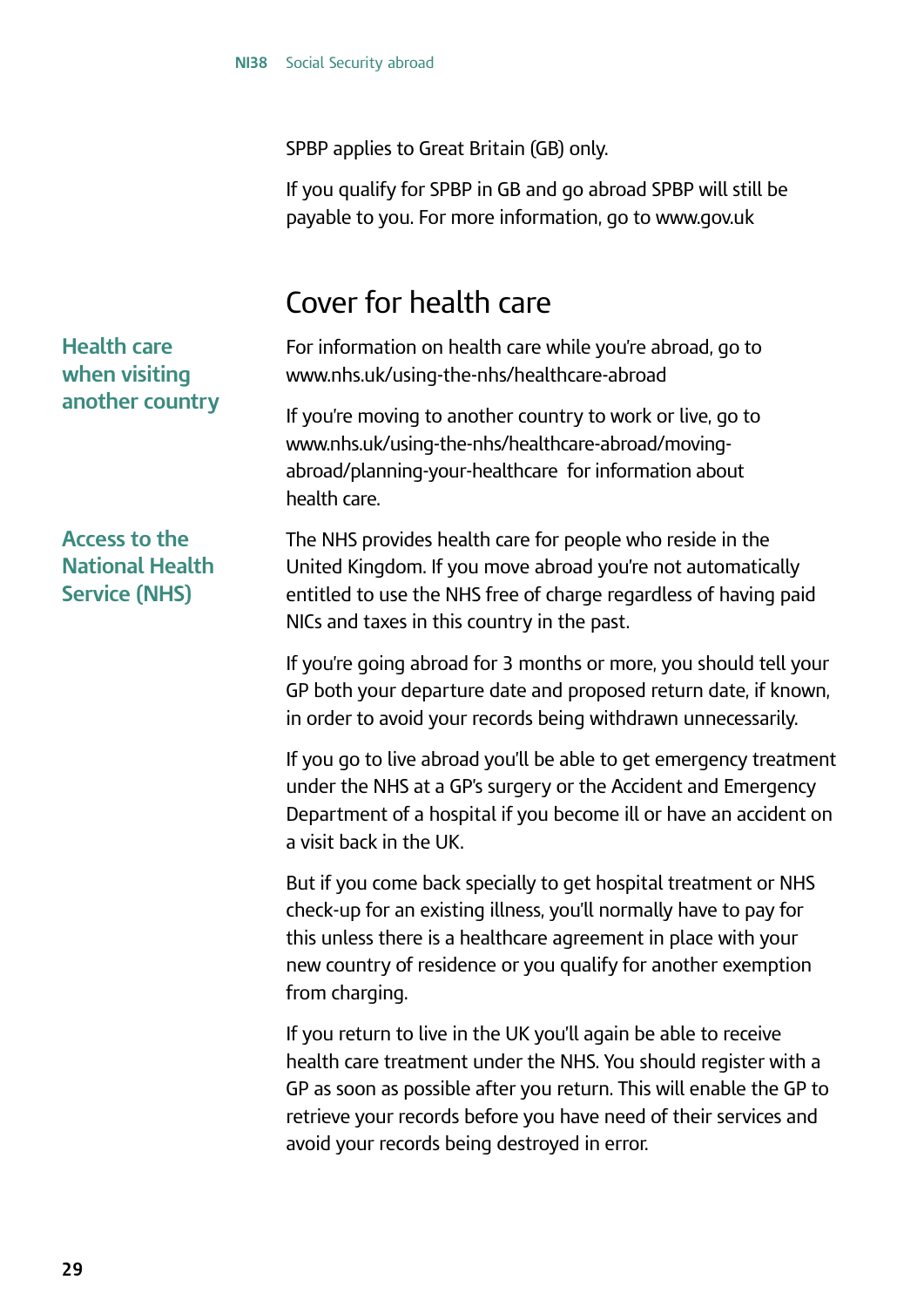### **Useful addresses** For more information and advice

The information in this leaflet may not be detailed enough to answer all of your questions.

If you live (or were living) in the UK before going abroad and need help with an enquiry about UK NICs, write to: PT Operations North East England HM Revenue and Customs BX9 1AN United Kingdom

For details of UK Income Tax while you're abroad, go to <www.gov.uk/government/organisations/hm-revenue>customs/contact/income-tax-and-capital-gains-tax-enquiries-fornon-uk-residents

If you're abroad and need help with an enquiry about benefits, go to<www.gov.uk/international-pension-centre> or write to: Department for Work and Pensions The Pension Service International Pension Centre The Pension Service 11 Mail Handling Site A WOLVERHAMPTON WV98 1LW England

If you live (or were living) in Northern Ireland and require benefits advice before going abroad, write to: Department for Communities Network Support Branch Overseas Benefits Unit Level 5 Royston House 34 Upper Queen Street BELFAST BT1 6FX Northern Ireland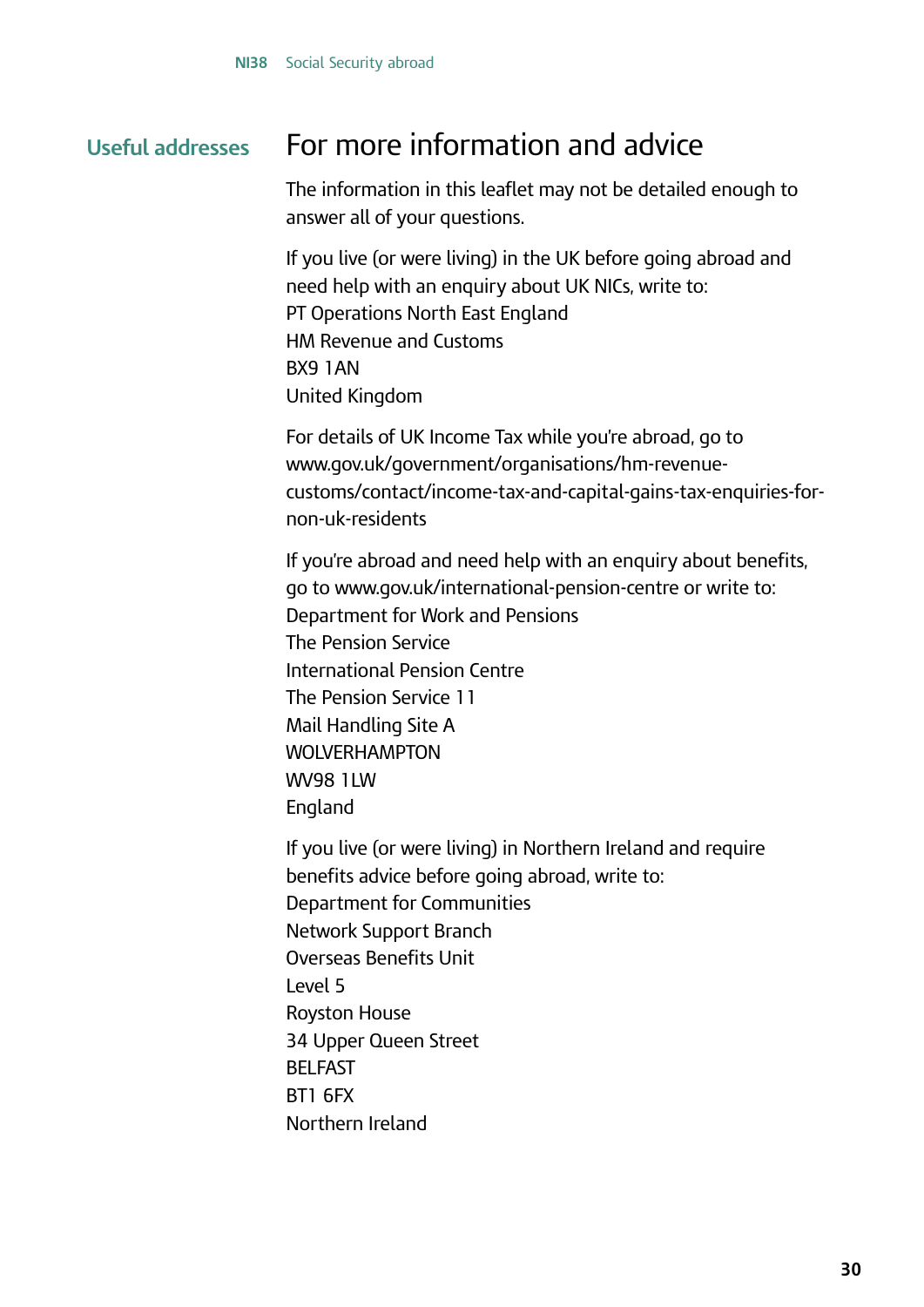| <b>Helplines</b>               | For NICs enquiries from within the UK, call 0300 200 3500, or if<br>you're phoning from outside the UK, phone +44 (0)191 203 7010.                                                                                                                                                                                                                                                                                                         |
|--------------------------------|--------------------------------------------------------------------------------------------------------------------------------------------------------------------------------------------------------------------------------------------------------------------------------------------------------------------------------------------------------------------------------------------------------------------------------------------|
|                                | You can also contact the International Pension Centre, go to<br>www.gov.uk/international-pension-centre                                                                                                                                                                                                                                                                                                                                    |
| <b>Welsh language</b>          | Ffoniwch 0300 200 1900 i dderbyn fersiynau Cymraeg o<br>ffurflenni a chanllawiau.                                                                                                                                                                                                                                                                                                                                                          |
| Your rights and<br>obligations | Your Charter explains what you can expect from us and what we<br>expect from you. For more information, go to<br>www.qov.uk/qovernment/publications/your-charter                                                                                                                                                                                                                                                                           |
| How we use<br>your information | HM Revenue and Customs is a Data Controller under the Data<br>Protection Act 2018. We hold information for the purposes<br>specified in our notification to the Information Commissioner,<br>including the assessment and collection of tax and duties, the<br>payment of benefits and the prevention and detection of crime,<br>and may use this information for any of them.                                                             |
|                                | We may get information about you from others, or we may give<br>information to them. If we do it will only be as the law permits to:<br>• check the accuracy of information<br>• prevent or detect crime<br>• protect public funds                                                                                                                                                                                                         |
|                                | We may check information we receive about you with what is<br>already in our records. This can include information provided by<br>you as well as by others such as other government departments<br>or agencies and overseas tax and customs authorities.<br>We'll not give information about you to anyone outside<br>HM Revenue and Customs unless the law permits us to do so.<br>For more information, go to www.gov.uk/data-protection |
|                                | The information that you're going abroad may be passed by the<br>Department for Work and Pensions (in Northern Ireland it's<br>known as the Department for Communities) to the Department of<br>Health and Social Care.                                                                                                                                                                                                                    |
|                                | The National Health Service (NHS) provides health care for people<br>who reside in the UK. If you normally live in this country you're not<br>automatically entitled to use the NHS free of charge, regardless of<br>having paid NICs and taxes in this country in the past. The<br>information provided to the Department of Health and Social Care                                                                                       |

may result in you being deregistered from the NHS.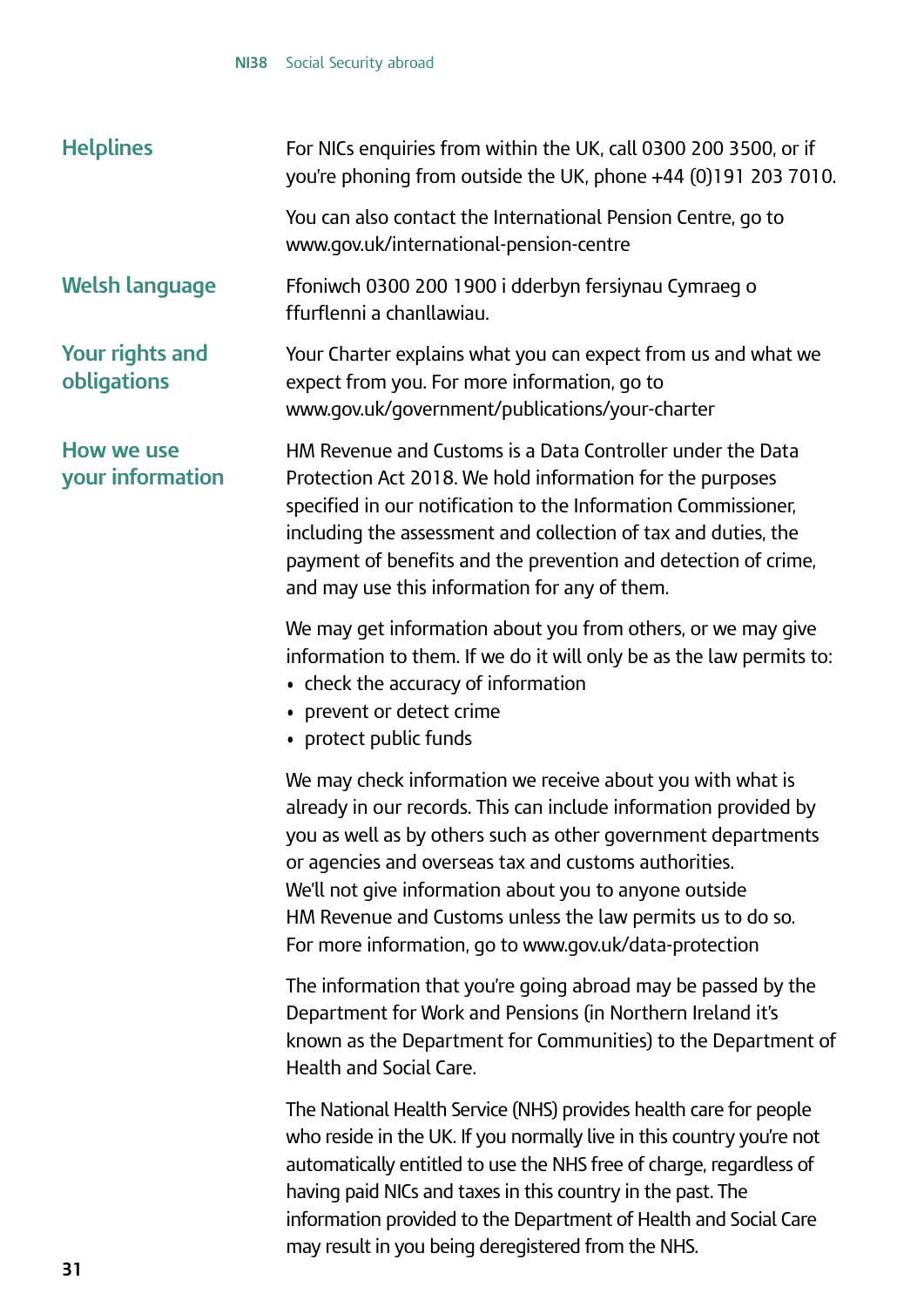When you're going abroad for a limited period you may find it useful to inform your GP of both your departure date and proposed return date, if known, in order to avoid your records being withdrawn unnecessarily. In any case, and especially if your medical records have not been held by your GP for your return, you should register with a doctor as soon as possible after your return. This will enable the GP to retrieve your records before you have need of their service and avoid your records being destroyed in error.

#### **Call charges** You can use the 0845 code to call any of our 0345 numbers. Check with your phone company which code is cheaper for you.

### Special notes and advice for completion of application form CF83

 Read these notes while completing the application form CF83. If you do not complete the form fully it may have to be returned to you.

**Question 6** If you do not know your full National Insurance number, answer questions 1, 2 and 4 and tell us your last 3 UK addresses on a separate sheet.

**Question 8** If you do not yet know your overseas address, give a contact address.

**Question 12** If, after reading pages 6 to 8, you're still unsure whether or not you're ordinarily resident, then outline your circumstances on a separate sheet.

 **Question 18** If you've had more than one employer since leaving the UK, supply a list in date order on a separate sheet of paper showing:

- names and addresses of your employer(s) overseas
- the date each employment started and ended
- the country you were working in
- names and addresses of any UK employer(s) between overseas employment
- the date each UK employment started and ended
- the dates of paid or unpaid leave in the UK or overseas
- the names and dates of any benefit you claimed in the UK between overseas employment

#### **32**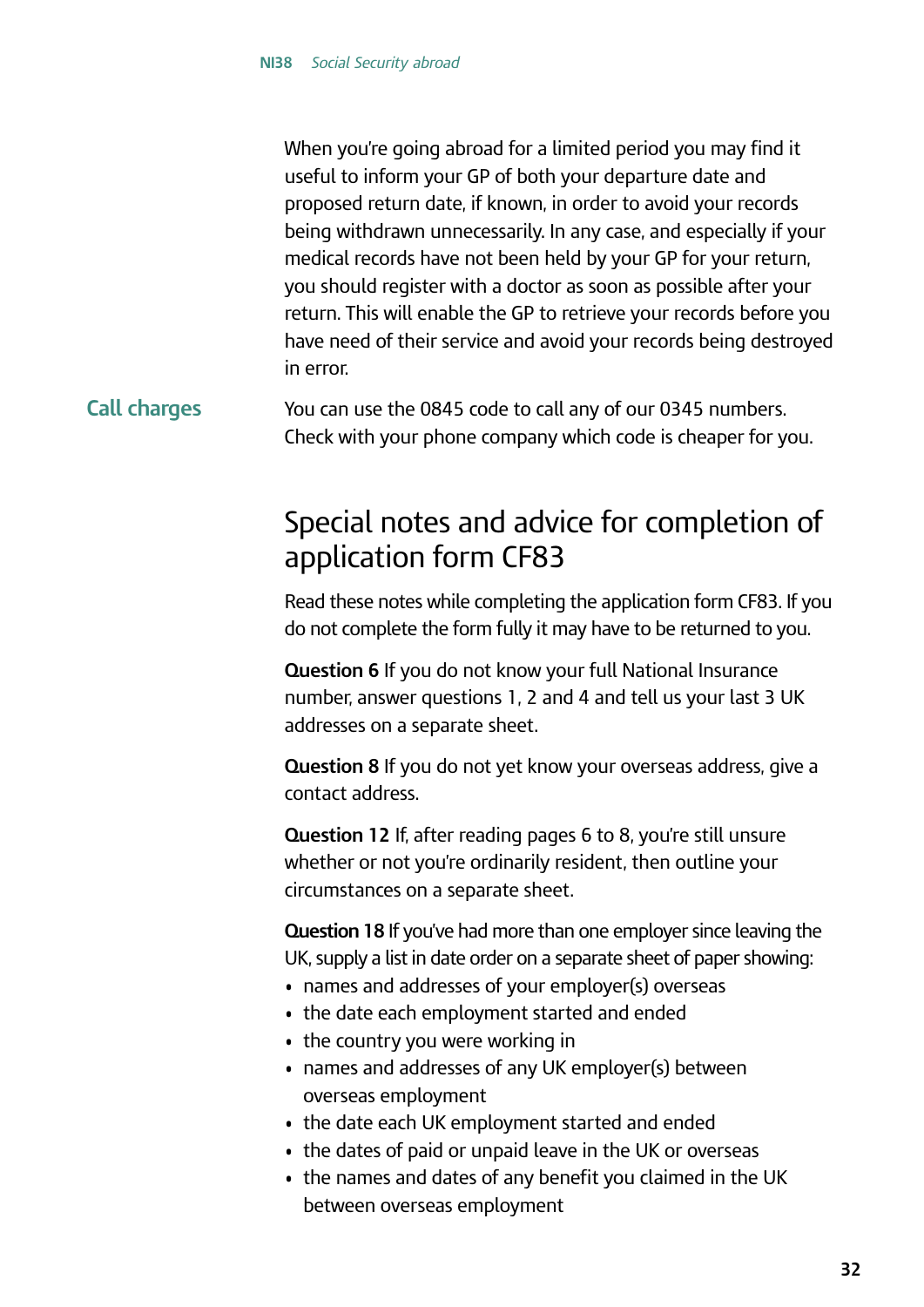If you're not sure whether you are or will be employed by an overseas government or international organisation (such as the United Nations High Commission for Refugees), you should ask your employer before giving an answer.

**Question 19** If you're a Volunteer Development worker, send the completed form to your recruiting organisation who will act as your agent in paying your NICs.

**Declaration** You must complete the Declaration. The application form must be signed by you. If someone else signs the form on your behalf, it will be returned for your signature.

 **Instruction to your bank or building society to pay by Direct Debit** Enter your National Insurance number in the 9 boxes under Reference.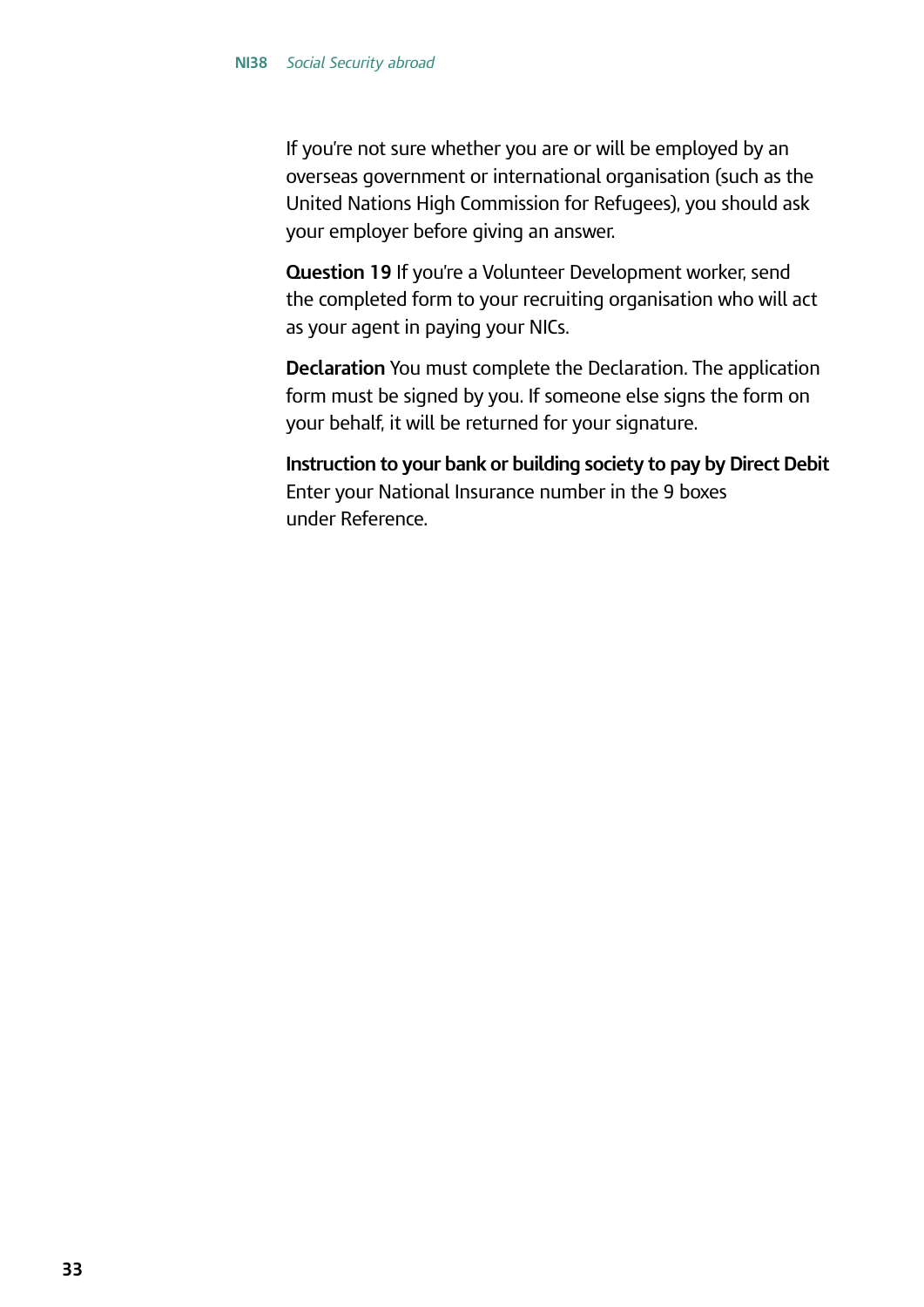

# **How to complete this form**

 Read, then sign and date the declaration at Part 8 before you send the completed form to us, or we'll have to return it to you. Read the leaflet NI38 Social Security abroad and the notes on pages 31 before you complete this form. Use capital letters, enter dates as DD MM YYYY, tick the right boxes and use black ballpoint pen.

| 1 About you                                                                                                   | 2 About your absence abroad                                                                                       |  |  |
|---------------------------------------------------------------------------------------------------------------|-------------------------------------------------------------------------------------------------------------------|--|--|
| Your full name (including your title, Mr, Mrs, Miss, Ms)<br>$\mathbf{1}$                                      | Name of the country you're going to<br>$\overline{7}$                                                             |  |  |
|                                                                                                               |                                                                                                                   |  |  |
|                                                                                                               |                                                                                                                   |  |  |
|                                                                                                               | Your address abroad<br>8                                                                                          |  |  |
| Date of birth DD MM YYYY<br>$\mathbf{2}$                                                                      |                                                                                                                   |  |  |
|                                                                                                               |                                                                                                                   |  |  |
| Your UK address<br>3                                                                                          |                                                                                                                   |  |  |
|                                                                                                               |                                                                                                                   |  |  |
|                                                                                                               | While you're abroad, which address would you prefer us<br>9                                                       |  |  |
|                                                                                                               | to use to contact you?                                                                                            |  |  |
| Postcode                                                                                                      | Abroad<br>UK                                                                                                      |  |  |
|                                                                                                               | On what date did or will you leave the UK? DD MM YYYY<br>10 <sup>1</sup>                                          |  |  |
| Do you have a husband, wife or civil partner?<br>4                                                            |                                                                                                                   |  |  |
| <b>No</b><br>Yes                                                                                              |                                                                                                                   |  |  |
| If Yes, when did you get married or form a                                                                    | How long do you intend to stay abroad?<br>11                                                                      |  |  |
| civil partnership?                                                                                            |                                                                                                                   |  |  |
|                                                                                                               |                                                                                                                   |  |  |
| Did you change your name when you married or<br>formed a civil partnership?                                   | Are you ordinarily resident in the UK?<br>12 <sub>1</sub><br>Make sure you read the section on ordinary residence |  |  |
|                                                                                                               | on pages 6 and 7 in leaflet NI38 before you answer<br>this question                                               |  |  |
| <b>No</b><br>Yes<br>If Yes, what was your former name?                                                        |                                                                                                                   |  |  |
|                                                                                                               | Yes<br><b>No</b>                                                                                                  |  |  |
|                                                                                                               |                                                                                                                   |  |  |
|                                                                                                               | 3 Employment                                                                                                      |  |  |
| Are you divorced, widowed, has your civil partnership been<br>dissolved or are you a surviving civil partner? | Before leaving the UK were you<br>13                                                                              |  |  |
|                                                                                                               | a) employed?<br>Go to questions 14 and 15                                                                         |  |  |
| Yes<br><b>No</b><br>If Yes, on what date? DD MM YYYY                                                          |                                                                                                                   |  |  |
|                                                                                                               | b) self-employed?<br>Go to question 16                                                                            |  |  |
|                                                                                                               | c) unemployed?<br>Go to question 17                                                                               |  |  |
| Your National Insurance number<br>6                                                                           | d) not employed?<br>Go to question 18                                                                             |  |  |
|                                                                                                               | Please turn over                                                                                                  |  |  |
|                                                                                                               |                                                                                                                   |  |  |
| Do not detach                                                                                                 |                                                                                                                   |  |  |
| $\bigcirc$                                                                                                    | Instruction to your bank or building society to pay by Direct Debit                                               |  |  |

| (麻鸭                                                                                                                 | instruction to your bank or building society to pay by Direct Debit                                                                  |  |
|---------------------------------------------------------------------------------------------------------------------|--------------------------------------------------------------------------------------------------------------------------------------|--|
| <b>HM Revenue</b><br>& Customs                                                                                      | DIRECT<br>De b i t                                                                                                                   |  |
| Fill in the form and send to: PT Operations North East England, HM Revenue and Customs, BX9 1AN,<br>United Kingdom. |                                                                                                                                      |  |
| Name(s) of account holder(s)                                                                                        | Service user number                                                                                                                  |  |
|                                                                                                                     | 9<br>9<br>3<br>3                                                                                                                     |  |
| Bank/building society account number                                                                                | Reference                                                                                                                            |  |
|                                                                                                                     |                                                                                                                                      |  |
| Branch sort code                                                                                                    | Instruction to your bank or building society                                                                                         |  |
|                                                                                                                     | Please pay HM Revenue and Customs Direct Debits from the<br>account detailed in this instruction, subject to the safequards          |  |
| Name and full postal address of your bank or building society                                                       | assured by The Direct Debit Guarantee. I understand that this                                                                        |  |
| Bank/building society<br>To: The Manager                                                                            | instruction may remain with HM Revenue and Customs and, if so,<br>details will be passed electronically to my bank/building society. |  |
| <b>Address</b>                                                                                                      |                                                                                                                                      |  |
|                                                                                                                     | Signature                                                                                                                            |  |
|                                                                                                                     |                                                                                                                                      |  |
| Postcode                                                                                                            | Date                                                                                                                                 |  |
| Banks and building societies may not accept Direct Debit instructions for some types of account.                    |                                                                                                                                      |  |